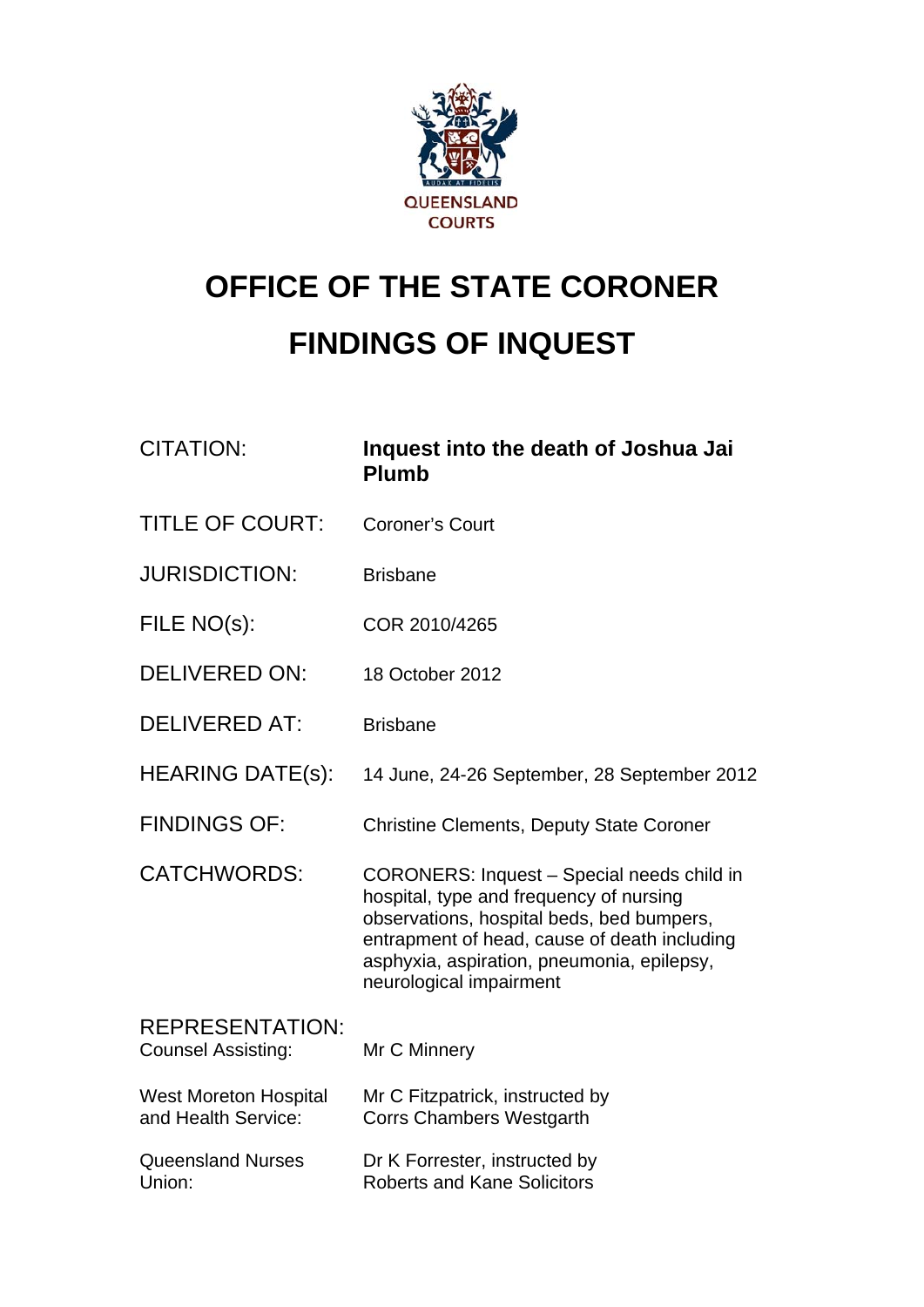## **Introduction**

Joshua Jai Plumb was born on 27 July 2003 and died on 16 December 2010 at the age of seven. He died unexpectedly in the Ipswich General Hospital and his death was reported to the coroner as the cause of death was unknown.<sup>[1](#page-1-0)</sup> The circumstances leading to his death were investigated as his death could also have been a health care related death. Section 10AA of the *Coroners Act 2003* defines a health care related death as-

#### **'10AA** *Health care related death* **defined**

- (1) A person's death is a *health care related death* if, after the commencement, the person dies at any time after receiving health care that—
	- (a) either—
		- (i) caused or is likely to have caused the death; or
		- (ii) contributed to or is likely to have contributed to the death; and
	- (b) immediately before receiving the health care, an independent person would not have reasonably expected that the health care would cause or contribute to the person's death.
- (2) A person's death is also a *health care related death* if, after the commencement, the person dies at any time after health care was sought for the person and the health care, or a particular type of health care, failed to be provided to the person and—
	- (a) the failure either—
		- (i) caused or is likely to have caused the death; or
		- (ii) contributed or is likely to have contributed to the death; and
	- (b) when health care was sought, an independent person would not have reasonably expected that there would be a failure to provide health care, or the particular type of health care, that would cause or contribute to the person's death.
- (3) For this section—
	- (a) health care contributes to a person's death if the person would not have died at the time of the person's death if the health care had not been provided; and
	- (b) a failure to provide health care contributes to a person's

<span id="page-1-0"></span><sup>&</sup>lt;u>.</u>  $1$  Section 8 (3) (e) Coroners Act 2003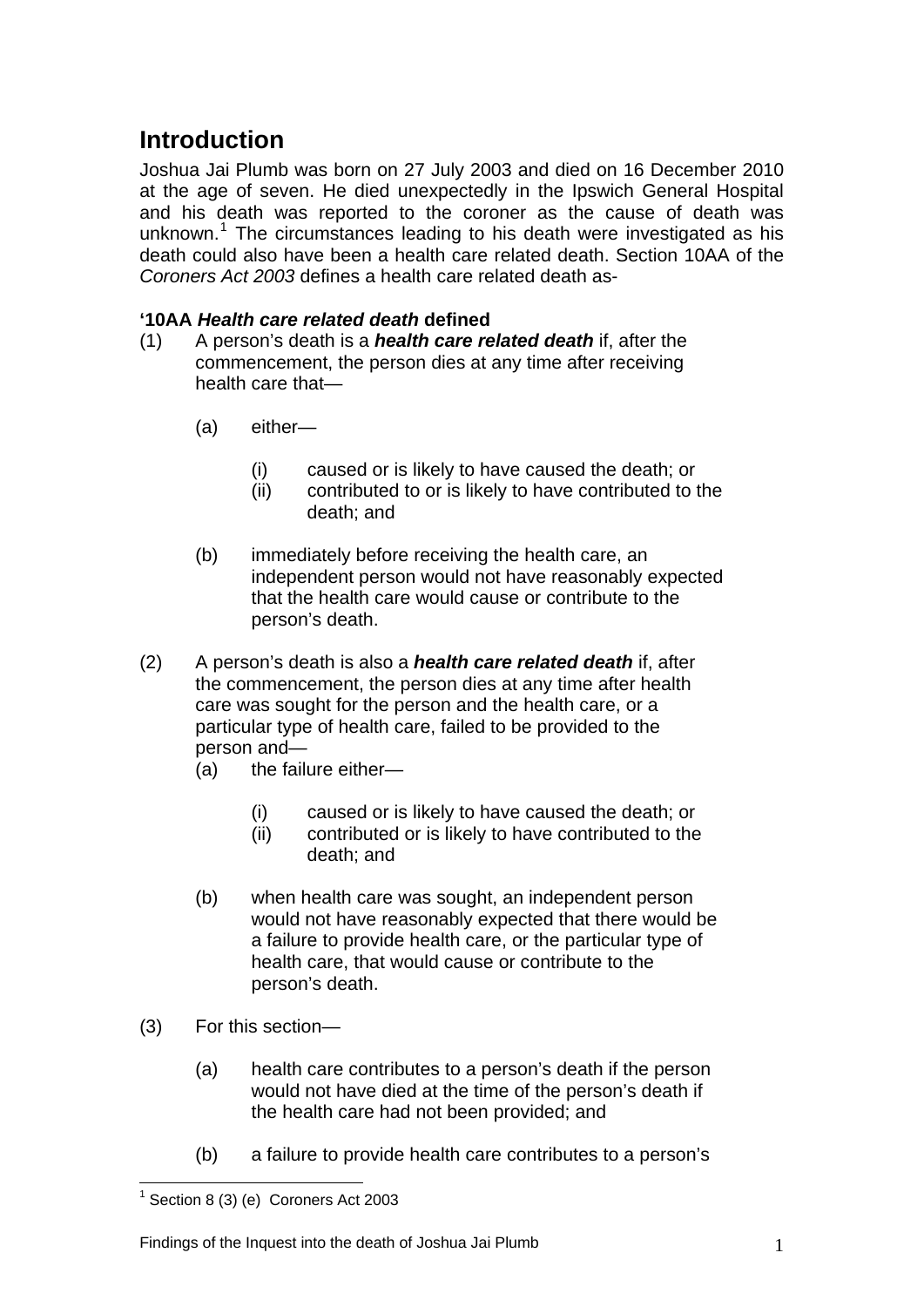death if the person would not have died at the time of the person's death if the health care had been provided.

- (4) For this section, a reference to an independent person is a reference to an independent person appropriately qualified in the relevant area or areas of health care who has had regard to all relevant matters including, for example, the following—
	- (a) the deceased person's state of health as it was thought to be when the health care started or was sought;

*Example of a person's state of health*—

an underlying disease, condition or injury and its natural progression

- (b) the clinically accepted range of risk associated with the health care;
- (c) the circumstances in which the health care was provided or sought.

*Example for paragraph (c)*—

It would be reasonably expected that a moribund elderly patient with other natural diseases would die following surgery for a ruptured aortic aneurysm.

(5) In this section—

*commencement* means the commencement of this section.

*health care* means—

- (a) any health procedure; or
- (b) any care, treatment, advice, service or goods provided for or purportedly for the benefit of human health.'

## **Background history**

At the time of his death Joshua lived with his mother Miranda Plumb (Miranda) and his younger brother who was born in 2008. His mother was told after Joshua's birth he had aspirated meconium. He was diagnosed with epilepsy and spastic quadriplegia. He experienced seizures from the time he was 48 hours old and required specialist care commencing at the Royal Women's Hospital. Dr Malcolm Miller was Joshua's treating paediatrician throughout his life. Joshua was often hospitalised due to breathing difficulties. Joshua was admitted to Ipswich Hospital 122 times in seven years, 26 times during [2](#page-1-0)010. $2$ 

<u>.</u>

<span id="page-2-0"></span><sup>&</sup>lt;sup>2</sup> Exhibit B13 page 1

Findings of the Inquest into the death of Joshua Jai Plumb 2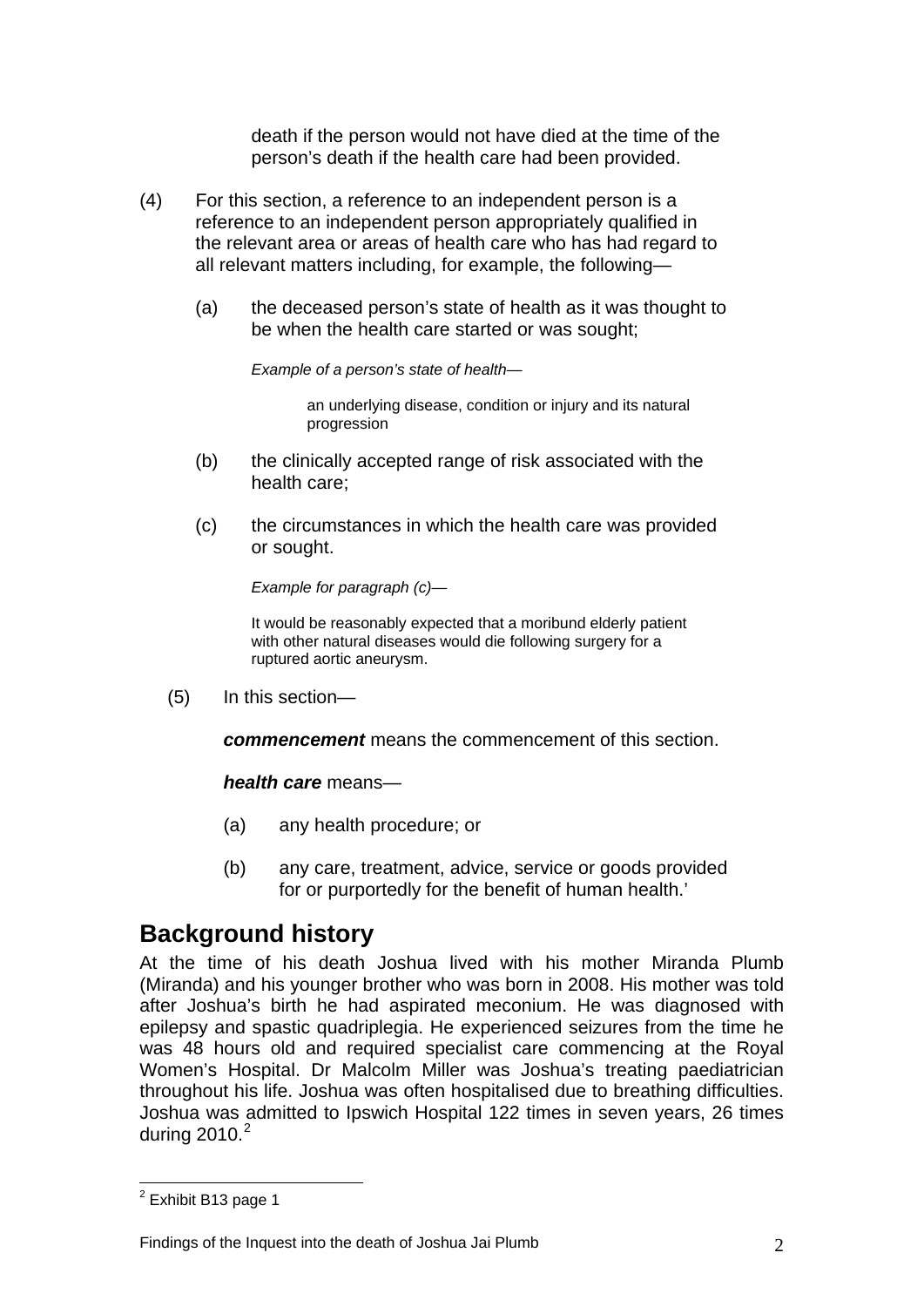Miranda cared for Joshua as a single parent after an initial period of support during the first year when Miranda and Joshua lived with Miranda's mother. Miranda was a highly dedicated, loving and competent mother. She learned the many skills required to care for Joshua who was entirely dependent on her for all his needs; physically, emotionally and medically. Despite Joshua often being unwell and requiring frequent hospitalisation, his mother described him as being a happy, bubbly boy. He could not speak or walk or crawl but moved on his back when kicking his legs. He had no head control and could not sit up. He had a medical procedure to reduce problem reflux which stopped his ability to vomit and reduced, but did not eliminate, the risk of aspiration. His mother pushed him in a wheel chair. Joshua attended Ispwich Special School from 2008.

His mother was acutely attuned to his needs and understood when he was crying loudly in pain or when he was 'whingeing', expressing a need for company or comfort. She administered medication as required into his feeding tube sited in his abdomen. In the 18 month period prior to his death a diagnosis of ulcerative colitis was made and another medication was added to his regime of care. However, this diagnosis was subsequently reconsidered and the medication was ceased shortly before his final hospital admission.

Miranda observed Joshua would experience seizures when he had a virus, causing him to lose consciousness and twitch. His breathing would become depressed. Joshua had not experienced a grand mal (tonic clonic seizure) from the time he was aged about three years of age.

Distinct from his epilepsy, Joshua also experienced spasms which increased in severity over the last year of his life. He would become very stiff and his limbs would be extended or clenched in rigid positions. These spasms were often associated with distress or constipation. His mother thought they were triggered by the pain of constipation. He would sometimes thrash about when experiencing a spasm, kicking repetitively and sustaining bruising to his knees and shins. He could move while in bed but in her experience he would cry out quite a lot if he was in distress.

In April 2009 his mother Miranda lodged a complaint with Ipswich Hospital as she felt hospital staff was not listening to her concerns for Joshua, particularly as he was frequently requiring admission. This led to a management plan to facilitate Joshua's access to necessary care. Guidelines were formulated to inform Emergency Department staff and paediatric staff of Joshua's and his mother's needs. They are significant and are therefore reproduced as follows-

- 1 Low threshold for admission
- 2 Paediatric Registrar to conduct physical assessment
- 3 Ask Ms Plumb '*What would you like us to do for Joshua right now?*'
- 4 If admission is not arranged, Ms Plumb will likely re-present because Joshua's condition is unstable and fluctuations occur between ED and home. Ms Plumb only presents for good reasons, and sometimes this may be because her ability to cope with Joshua during periods of declining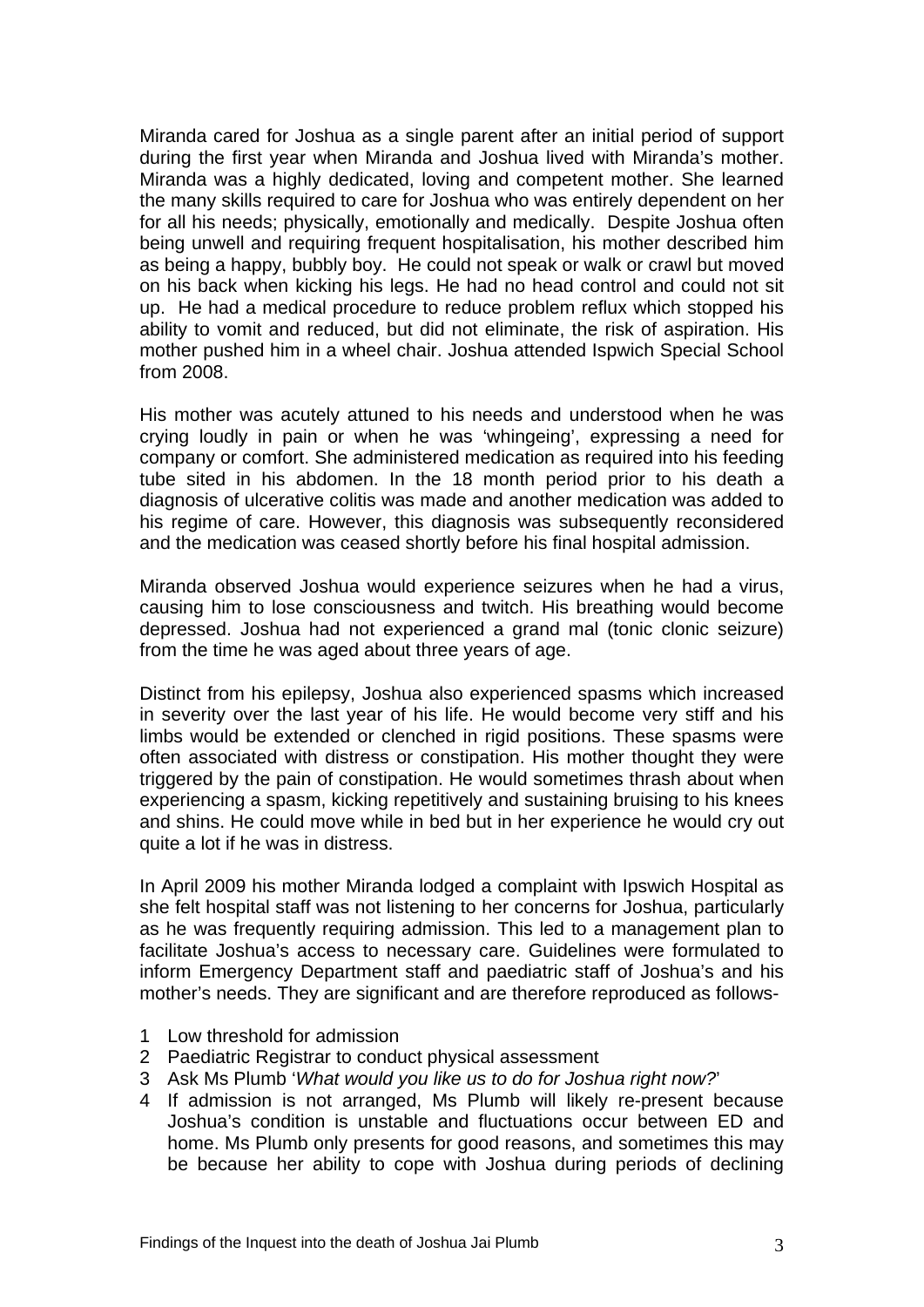health status is compromised. During these times, she needs our support to improve his current condition

- 5 We have advised Ms Plumb to make the following statements as relevant; *'What I need you to do for Joshua right now is…. If I take him home, it is likely I'll have to come back because he has been sick for some time. He is uncomfortable/in pain but he cannot tell you. The doctors here usually admit him when he is like this.*'
- 6 Please respect Ms Plumb's decision about her son's needs.

#### **Final Admission to Ipswich Hospital**

On the morning of 15 December 2010, Miranda attended Ipswich Hospital with Joshua due to concern about blood in his bowel motions followed by deterioration in his condition. She was concerned this may be a flare up of the colitis. He was dry retching. He could not vomit due to a previous medical procedure to reduce risks associated with reflux and aspiration fundoplication. She arrived at the hospital with Joshua at about 11.30am. She was concerned he might seriously and quickly deteriorate as had occurred in the past. She brought with her a faecal specimen to facilitate testing. Initially Joshua was seen by a doctor who Miranda found difficult to understand, (Dr Hasaneen). She told this doctor there was an alert notice on Joshua's file stating the paediatrician should be called. Dr Alex Athanassiadis subsequently reviewed Joshua. Miranda recalled a blood sample being taken to check his sodium levels and fluid being administered, prior to his admission to the children's ward at about 5pm.

Dr Alexander Athanassiadis was the paediatric registrar who saw Joshua in the emergency ward. Prior to her work at Ipswich Hospital she completed her medical studies in the United States, including her paediatric training. She saw Joshua with his mother at about 3.30 in the afternoon. She was familiar with Joshua having seen him on possibly five previous presentations, mostly for respiratory compromise and gastroenteritis. She knew he suffered from spastic quadriplegia, epilepsy and had PEG feeds as well as reflux problems, reactive airway disease and ulcerative colitis. She also knew Joshua's mother whom she considered a caring and devoted mother.

She knew from the chart that Joshua's treating gastroenterologist had recently ceased a sulphur based medication administered for colitis after reconsidering the diagnosis. She also noted his most recent admission had been for rotavirus-positive gastroenteritis. On her examination and assessment of Joshua she did not think he looked unwell and he was not showing any sign of respiratory problem. Miranda told her of five episodes of diarrhoea overnight and that morning, and showing signs of blood. He had been retching but not vomiting. Miranda told her Joshua had been a bit chesty the previous day but this had been relieved with ventolin via a nebuliser. There was no change in his seizure pattern.

Dr Athanassiadis' examination confirmed he did not have an elevated temperature, nor were there any problems with oxygenation (96% on room air). Significantly, she examined his chest and recorded there was no sign of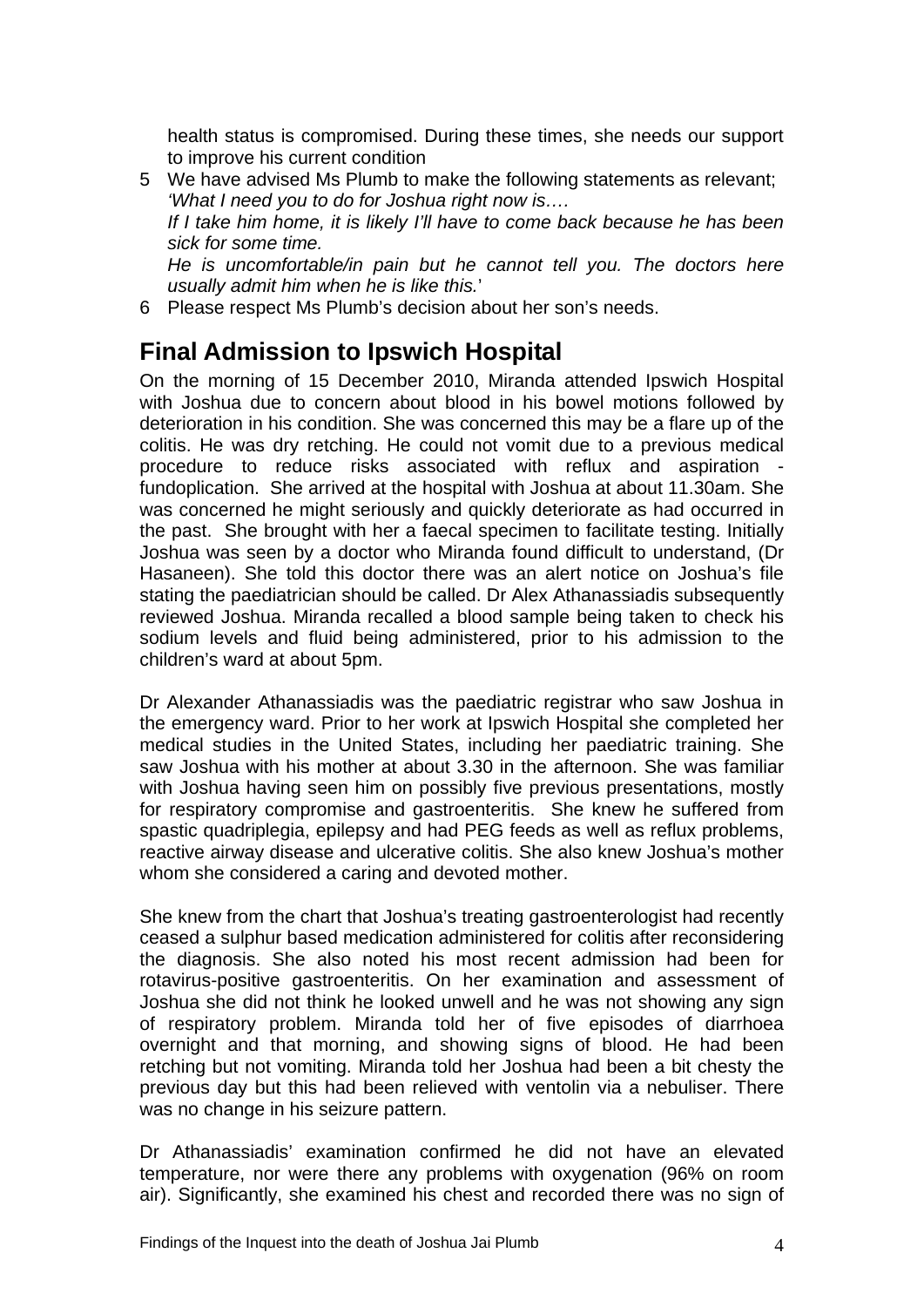wheeze, or extra effort required to breathe, and there was no rattling sound. He was well perfused.

His abdomen was not tender or distended. There were audible bowel sounds and there was no sign of any problem in the vicinity of the PEG. She observed some bruising to his knees which Miranda explained was due to him knocking against the sides of his bed.

Although she considered Joshua was not particularly unwell she decided to admit him as there was a low threshold to do so. More particularly she said that although she may not have admitted another child with this presentation, in Joshua's case, given his history, she thought it appropriate to do so. She could not see any reason to call for the consultant, Dr Miller to review him prior to the next scheduled round the following morning. Had she been concerned she would not have hesitated in calling Dr Miller.

Her presumptive diagnosis was gastroenteritis with mild dehydration which she addressed with an order for a normal saline fluid bolus administered over an hour in emergency followed by admission to the isolation room in the children's ward and fluid balance monitoring. A stool sample was collected for testing. Bloods tests confirmed mild dehydration and possible viral illness. He was ordered to receive hydralyte for his feeds and, if his diarrhoea escalated, then administration was to be via intravenous means.

Dr Athanassiadis said she phoned the children's ward to inform them Joshua was to be admitted and told a nurse she wanted his output checked every two hours and receive fluids in the form of hydralyte. She did not stipulate the frequency of observation as this is a matter within the nurse's competency as long as output was being monitored because of the risk of dehydration. She relied on the nurses to monitor him according to his condition with respect to the frequency of his observations. She expected as a general rule that observations of fluids would commence at two hourly intervals and then be reviewed and varied according to the patient's condition. Dr Athanassiadis went to the children's ward advising that Joshua would be coming to the ward.

Dr Athanassiadis handed over to Dr Wu requesting Dr Wu to write the order for hydralyte through his PEG and follow up later in the evening if his output was excessive which might then require a change to intravenous hydration. She left the hospital by 4.30 that afternoon.

There is no evidence to contradict Dr Athanassiadis' assessment; indeed Miranda also considered her son was not unduly unwell when she brought him to hospital. It was a precautionary measure to ensure his condition was investigated and did not escalate, especially leading into Christmas.

Dr Athanassiadis was aware of the use of bed bumpers for Joshua as he was known to move around and it was a protective measure to stop him from falling out of bed. She had also been told by his mother the bruised knees were as a result of bumping into the sides of his bed.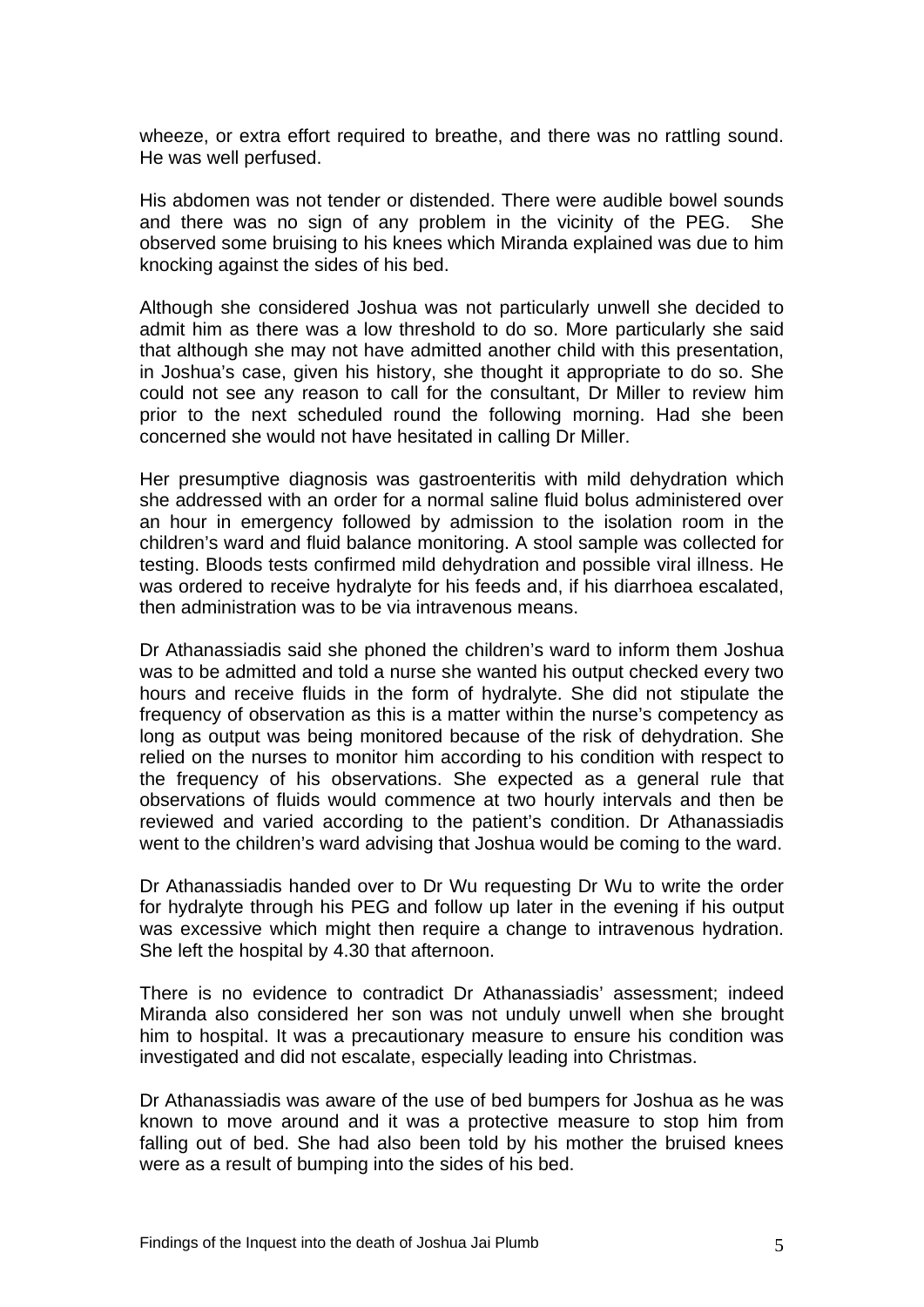Dr Athanassiadis conceded that Joshua was unable to specifically call out for help or seek help and might have therefore required more frequent observations. She did not think his clinical condition at the time necessitated a need for 'specialling', by a designated nurse to provide one on one care. Once he was on the ward he was in the nurse's care. They could call for the registrar Dr Wu to review him, or ultimately call for the consultant, Dr Miller.

She identified the risks to Joshua on this admission were of dehydration if his diarrhoea increased, rather than respiratory risks. She acknowledged there was a potential risk from his moving within the bed as evidenced by his current bruising and therefore the need for cushioning bumpers. She was not aware of the extent to which he could move and agreed this could have been useful information.

She was asked to comment on evidence Joshua's nappy was checked at 8.00pm and then at 9.30pm and there had been one nappy with diarrhoea in the emergency ward and two in the period on the ward. Doctor Athanassiadis considered this depended on Joshua's overall condition including volume of diarrhoea, urine output and his observations, whether or not this was a matter for concern.

She also considered the appropriateness of taking standard observations at 6.00pm, 7.00pm and then 8.00pm followed by a longer two hour interval. She said this depended on the stability of the observations. It was noted at 9.30pm a nurse visually checked him and found the cord for his PEG feed was tangled around his arm and this was unwound.

Her review at inquest of the various readings taken at observations at 7.00pm and 8.00pm did not cause her concern although the heart rate was slightly elevated.<sup>[3](#page-2-0)</sup> Given those readings she did not criticise the scheduled interval to the next formal observations increasing to two hourly intervals but she did comment about needing simply to check on him given he had a PEG and the cord being found tangled around his arm early during the shift.

In retrospect she considered it was now appropriate that patients such as Joshua who have special needs and are mobile in bed, now require specialling to ensure their safety.

The evidence confirms Dr Athanassiadis' examination, assessment, differential diagnosis, admission to hospital and instructions for his care on the ward were appropriate.

#### **Nursing care**

Registered Nurse Anitha Bharathan provided her statement on 19 July 2012 with respect to her involvement with Joshua on 5 December 2010. She obtained her nursing qualifications in India in 2001 before qualifying to register in Australia in 2008. She worked part time in the children's Sunshine Ward at Ipswich Hospital since 2009. On 15 December she worked a 12 hour shift

<span id="page-6-0"></span> 3 Exhibit C1, medical record page 216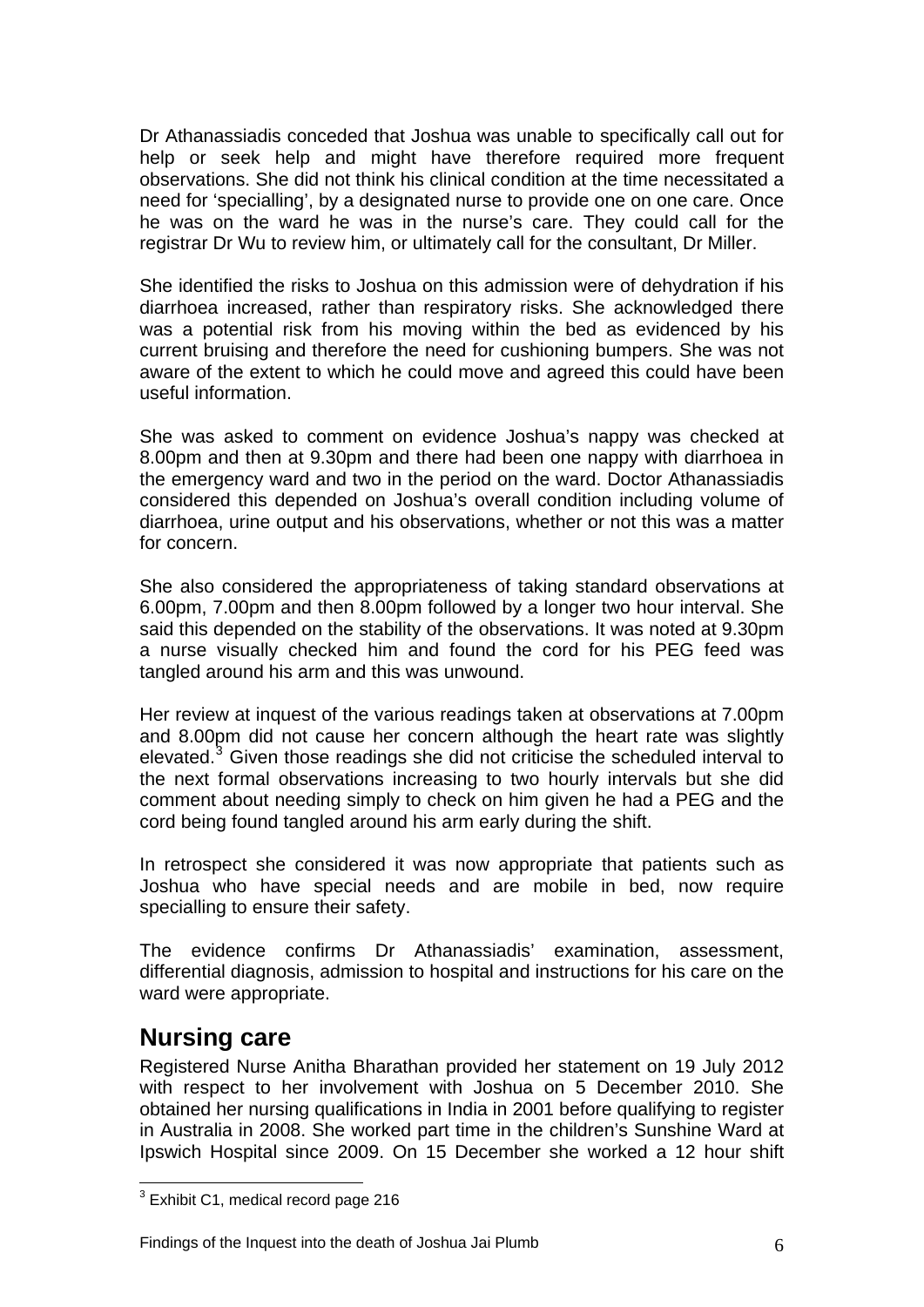from 10.30 in the morning until 11.00pm that evening. She was working with Clinical Nurse Yarnold and two other nurses during the day shift. She was assigned four children to care for. CN Yarnold informed her Joshua was to be admitted to the ward and Enrolled Endorsed Nurse Rew admitted Joshua to the ward at 5.15 in the afternoon. RN Bharathan knew Joshua from previous admissions.

RN Bharathan did not provide care for Joshua until after 7.30pm. Upon returning to the ward after her tea break at about 7 30pm she saw Registered Nurse Bettina Gonzales come out of the handover room with CN Yarnold. RN Gonzales told RN Bharathan they would work together as a team as it was just the two nurses working until 10 45pm and this was agreed. Both nurses therefore assumed responsibility to work together to care for all the patients on the ward, with RN Gonzales the designated team leader during this period.

At about 7.40pm RN Bharathan agreed to give Joshua's medications to him when requested by CN Yarnold, who was completing her shift. The medications were the prescribed Baclofen, Glycopyrolate and Keppra as well as the gastrolyte continous feed at 30mls per hour.

She attended Joshua's room for about five minutes. She recalled Joshua was crying and upset. His mother Miranda and a little girl were also present at the time and Miranda requested bed bumpers to protect her son. She told RN Bharathan Joshua's legs had been hanging through the bed rails. RN Bharathan went to look for the bed bumpers but could not find them. She saw RN Gonzales who also confirmed Miranda had spoken with her and she would phone the recovery ward to obtain some bed bumpers. CN Yarnold overheard their conversation and asked if RN Bharathan had seen Joshua with his leg through the rails but she indicated no; it was his mother who had told her this. CN Yarnold then went with RN Bharathan and spoke with Miranda indicating she would write an incident report. It was during this attendance that RN Bharathan administered the medications, gastrolyte feed and took the observations (of temperature, blood pressure, oxygen saturations) which she recorded on the special observation sheet at 20:00 (8pm.). She also separately recorded on the fluid balance sheet a loose bowel motion at 20:00 (8pm) with some blood staining. This was recording Miranda's information that she had just changed Joshua's nappy. Recordings were only made on the fluid balance sheet when there was either a fluid input (hydralyte) or loss (wet or soiled nappy.) Checks on the nappy were not recorded unless there was a fluid loss.

 RN Gonzales came into the room during this period with the bed bumpers which RN Bharathan then attached.

At this point it is noted from the re-enactment video that although these bed bumpers were secured vertically around the top and bottom bed rail by ties, they were not secured end to end of the bed. It was therefore physically possible, as demonstrated in the re-enactment, for even this firm but protective padded material to be pushed and protrude through the vertical bed rails.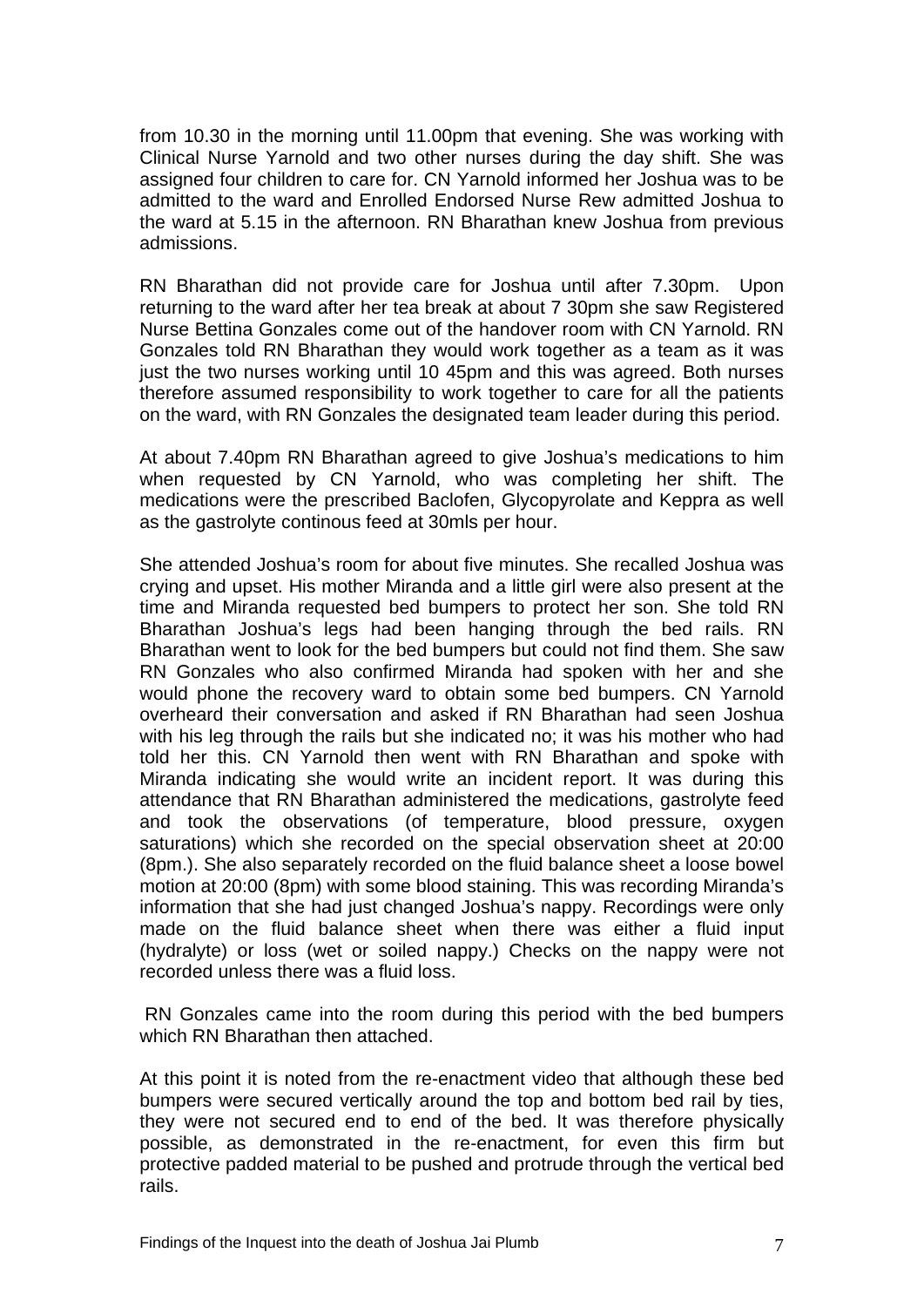RN Bharathan was then engaged with nursing tasks with various other patients as the ward was quite busy. She recalled Miranda spoke with the two nurses together as they were checking a dangerous drug to be administered and told them she was going home. She asked the nurses to put on a special lullaby CD for Joshua to help him go to sleep. The two nurses then moved to the four bed bay to administer medicines. She attended to various other tasks including preparation of the room adjacent to Joshua for a new admission. It was while doing this she heard Joshua crying and went to check on him. He was lying lengthways in the bed on his back. The tubing from the PEG was tangled around his left arm. She untangled him, checked his nappy, which was dry and adjusted the position of the television so he could see it. She left his room about 9.35pm. This was the last time she attended upon Joshua.

She described her activities caring for other children from 9.35pm through to about 10.10pm when a new admission arrived. She recalled at this time she and RN Gonzales discussed the fact they were late doing the 10pm observations and decided RN Bharathan would attend to the new admission while RN Gonzales would attend to the observations and medications. Together they checked the medications to be administered and completed this by about 10.25pm. RN Bharathan then admitted the new patient requiring her attention until about 10.45pm.

She returned to the nurse's station to document the new admission and saw Clinical Nurse Verrall had arrived. It was then that RN Gonzales approached and said she had done all the observations *except* for Joshua. She was required to do the handover with CN Verrall and so RN Bharathan indicated she would do Joshua's observations once she completed the admission documentation.

It is at this point that an inappropriate understanding of prioritisation of duties to be performed seems to have occurred. RN Bharathan knew Joshua had become entangled in a cord at about 9.35pm and his scheduled observations were overdue by 45 minutes. RN Bharathan heard another buzzer sound and decided to assist this child to the toilet and then back to bed. Another child then pressed the buzzer with a coughing episode and the saturation monitor was alarming, causing concern to the mother who was present with her child. RN Bharathan attended, and assessed the child who was not cyanosed, reset the monitor and calmed the mother. Another post-op child in bed 40 pressed the buzzer and RN Bharathan attended this call, ascertaining the child was requesting pain relief. She explained it would be a little while as she had to check the medicine with another nurse who was in handover. As she left this room she saw RN Gonzales and CN Verrall come out from the handover room. RN Gonzales asked about progress and RN Bharathan told her how she had been busy and therefore had still not attended to Joshua's observations.

Again, there was a failure by RN Gonzales to immediately follow this up. She said she would attend to Joshua. By this time it was 11.05pm and so RN Bharathan handed over the information about the request for pain relief and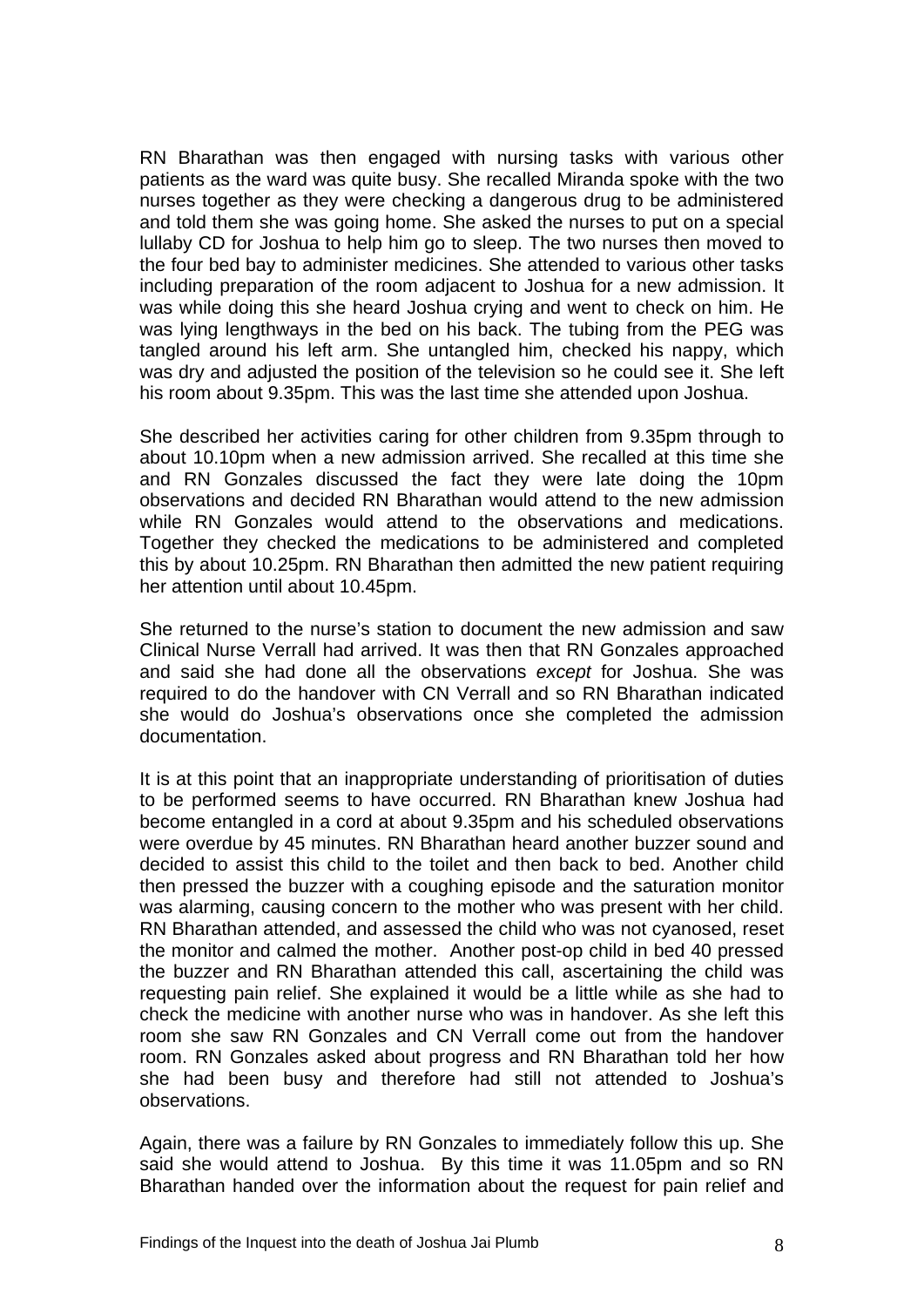what she had done for the newly admitted child before completing her shift and leaving the ward by 11.10pm.

RN Gonzales' evidence was consistent with RN Bharathan that it was immediately following the completion of handover to CN Verrall (at 11.00pm) that she was told Joshua's observations and nappy check had still not been done, and that another child required pain relief. She decided to attend to the pain relief first by checking the pain medication before going to Joshua's room.

CN Verrall's statement confirmed handover was completed at 11.00pm and she would take over the team leader role from RN Gonzales. She was given a general handover of Joshua's condition but it can be presumed from her statement she was not told Joshua's observations were overdue as RN Gonzales had asked RN Bharathan to follow these up immediately before handover commenced. No doubt RN Gonzales expected this had been done.

On completion of handover from RN Gonzales, CN Verrall immediately commenced attending to calls starting at bed 46 with a feeding pump problem. Her statement indicates it was after this she returned to the nurse's station and RN Bharathan told her she was finishing her shift and the patient in bed 40 needed pain relief. CN Verrall said she went to that patient to check the need for pain relief before proceeding to the medication room to obtain the pain relief and then return to the nurse's station to have the medication checked with RN Bharathan. (There is some discrepancy in the evidence at this point as RN Gonzales said it was she who checked the medication with CN Verrall as RN Bharathan has finished her shift by this time.) After doing this, CN Verrall went to return the unused medication to the medication room. She saw RN Gonzales applying her personal protection equipment outside room 53. She went on to the patient in bed 40 and gave the pain relief before doing visual checks on the other two patients in that room. She then responded to the feeding pump buzzer sounding again from bed 46 and then to the needs of the patient in bed 47 before leaving the room. It was at this point she saw RN Gonzales run past the room. RN Gonzales turned and saw CN Verrall and said 'Come quick I need help with Joshua'.

RN Gonzales gave evidence and confirmed the contents of her statement which was dated 20 July 2012. While it was clear that English is her second language she appeared to understand the questions with perhaps one demonstrated error when she referred to 'elevating' a patient's pain rather 'alleviating' the pain. She qualified as a registered nurse in the Philippines in 2004 before immigrating to Australia and gaining her Australian qualification in 2007. She agreed as part of that training in Australia she understood the required response to an emergency situation was first to ensure the safety of patient and staff, and second, to raise the alarm by yelling for help or pressing the emergency button.

She recalled nursing Joshua on previous admissions to the Sunshine ward at Ipswich Hospital but not how many times. She was generally aware of his medical history and conditions and his particular needs. When asked about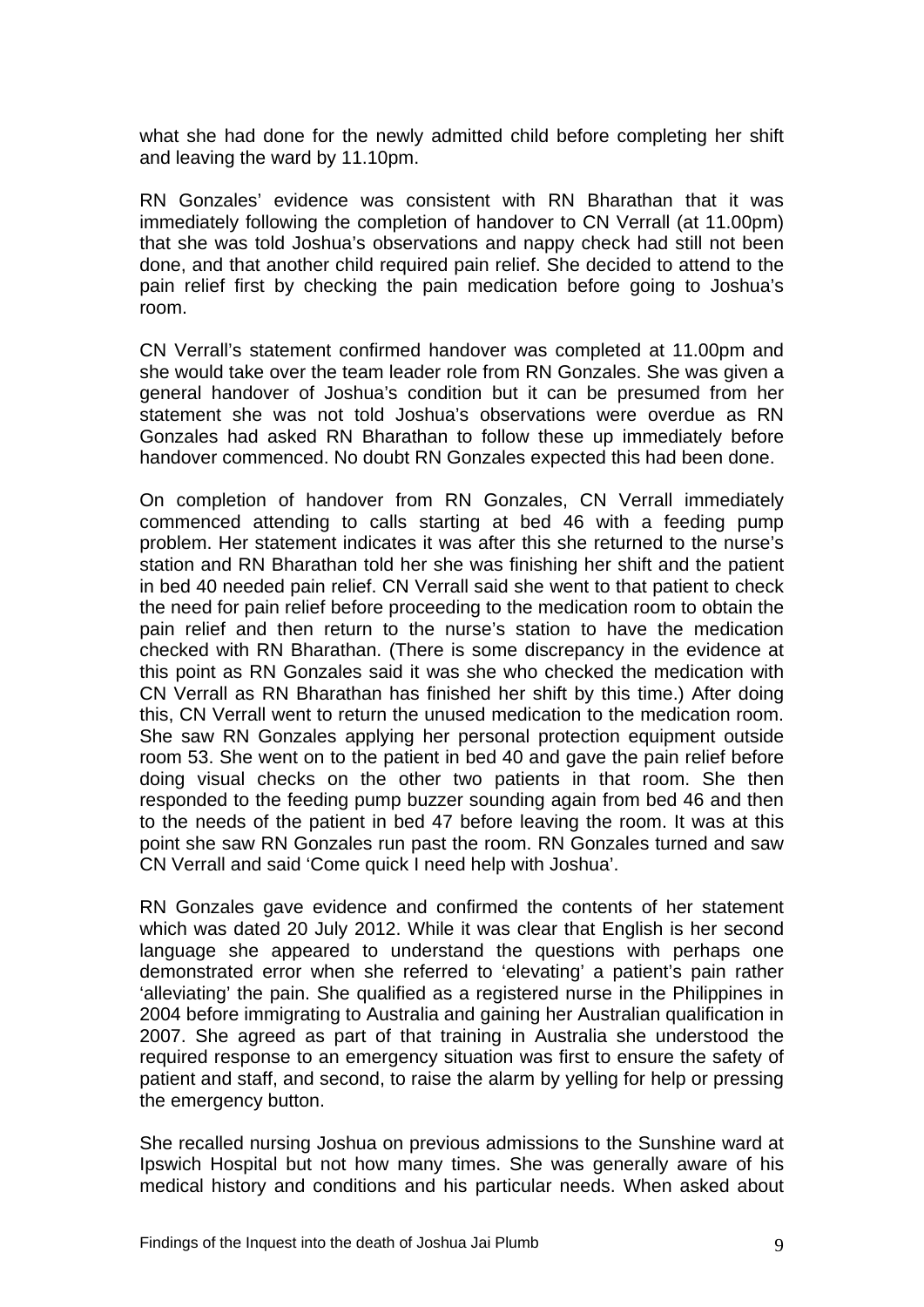whether she knew of any special policies applying to Joshua she referred to the need for bed bumpers. She assumed this was an agreement between the hospital and Joshua's mother. She had noticed it was part of his care plan through information gained at handovers. No-one had specifically told her this.

She agreed Joshua could move in the bed by thrashing around. She knew he could not use the call button. She agreed he could verbalise to express his emotions but not speak and she was aware of different ways he expressed himself. She agreed with the description he had a lower pitched and lower volume sound described as 'crying or whinging' when he wanted company or to alleviate a problem. He also had a higher pitched and louder cry indicating he was in pain or serious distress. She was familiar with both. When asked if she could hear the first type of quieter whinging cry from his room 52 if she was at the nurse's station, she answered this would depend on the other noise around.

On 15 December she was working from 7.00pm and scheduled to finish at 7.30am. At the commencement of the shift she received a handover from CN Yarnold, who was her senior. She said there were no details given in the course of the verbal handover about the frequency of observations or about additionally looking in on Joshua. For this information she would have to refer to the chart about what had occurred since his admission to the ward.

RN Gonzales was the senior nurse between 7.00pm and 11.00pm when just she and RN Bharathan were working together. It was busy during this period and RN Gonzales was asked if she thought the ward was understaffed. She replied yes. She acknowledged as the senior nurse on that shift it was her responsibility to request more staff if she considered this was necessary, but she indicated she required 'concrete evidence' to do so. She said she would not have this level of information until after handover and after she had seen all of the patients on the ward. When asked if she had reached that assessment by 8.00pm that evening, she said no, as there were only eight patients on the ward at that time. It was later, at about 10.30pm, by which time she had seen all the patients and before the handover to CN Verrall that she had reached the conclusion she was understaffed. By this time there were 10 patients on the ward, including two children with cystic fibrosis, three in isolation and three post operative patients. She agreed it was her responsibility to request additional staff from the nurse manager on duty but she had not done so. She explained she needed a concrete detailed account of the whole of the ward to argue or even ask the question of the nurse manager. I note her reticence appeared to be due to inexperience in communicating with senior staff. I also accept her assessment that she and RN Bharathan were both attending to required duties but not able to keep up with the necessary work required of them during that shift.

RN Gonzales was in Room 52 with Joshua, his mother and RN Bharathan at about 7.20pm after the completion of handover to her. She agreed she made inquiry and arranged to obtain the bed bumpers from the recovery ward which she knew Joshua would need. She then started preparing the work plan for the night. RN Gonzales was at the nurse's station with CN Yarnold who was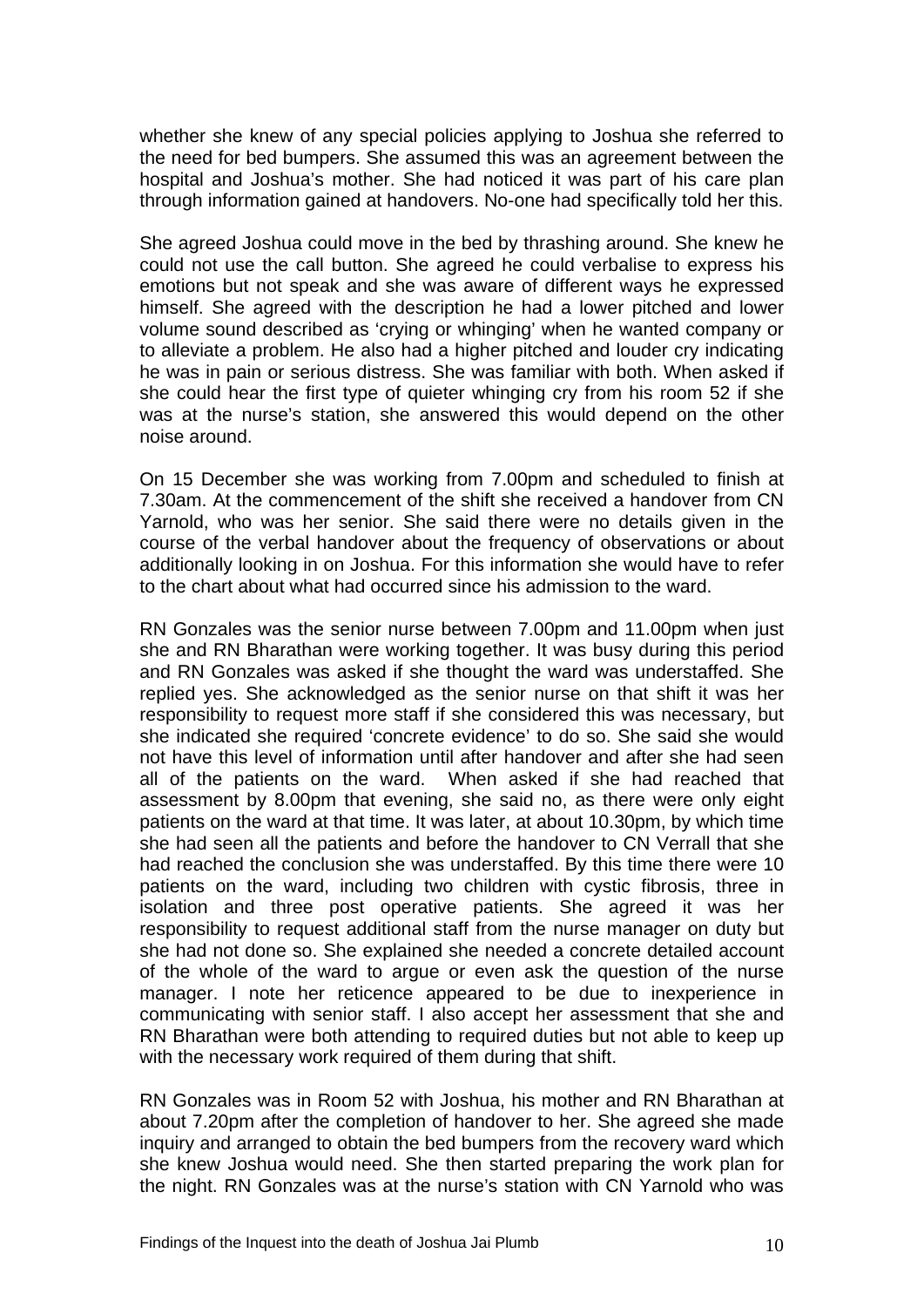completing her paperwork before completion of her shift. CN Yarnold said she had instructed RN Bharathan to commence Joshua's hydralyte feed. RN Gonzales noted there was no nursing care plan prepared for Joshua. This should have been prepared by the nurse who admitted Joshua to the ward but had not been completed. The document in question appears to be Exhibit C1 page 232, which is titled 'Integrated care plan'. With the exception of a weight noted as 21.8kg that page was not filled out. It is unclear on the evidence whether the admitting nurse was CN Yarnold or RN Rew.

As a result of this deficiency RN Gonzales prepared a plan in consultation with CN Yarnold but, again, this was not reduced to writing. In RN Gonzales' words, she 'failed to do that'. A perusal of the medical record shows consistency of completion of this Integrated Care Plan document at other admissions, but not on this occasion.

Despite the absence of a written nursing care plan an understanding was reached between the two nurses, based on Joshua's acuity that two hourly observations of temperature, pulse, respiratory rate, and oxygen saturations would be appropriate. As well, four hourly nappy checks were decided upon in consultation with CN Yarnold.

The separate work plan document was described as a grid sheet of paper with times, bed numbers, hours of shift and then columns for observations and medications for the shift. It is not a patient specific document and it is shredded at the end of the shift. The work plan was completed by about 7.55pm and it was about 8.00pm when the bed bumpers arrived on the ward. RN Gonzales took them to Joshua's room. RN Bharathan was already in Joshua's room giving him the PEG feed. She told RN Gonzales she would do the 8.00pm observations and agreed to fit the bed bumpers. CN Yarnold came into the room to say goodnight and left the ward.

RN Gonzales had decided she and RN Bharathan would look after all of the patients on the ward together in a team nursing approach during the four hours when only two nurses were rostered. Both nurses were each responsible for all of the required care and tasks for the patients. She informed RN Bharathan of this at the time she delivered the bed bumpers.

When asked how this worked in practice, the potential for difficulty in the team nursing approach was revealed. She was asked whose responsibility it was to perform the 10.00pm observations. She answered that either nurse could perform this. At the inquest, RN Bharathan gave evidence that at about 10.10pm she discussed work with RN Gonzales. Neither had yet commenced the 10.00pm observations. RN Bharathan's evidence was RN Gonzales told her she would do the observations and medications while RN Bharathan did the new admission. However, at inquest RN Gonzales' evidence was she did not think there was a discussion at that point about who would do the 10.00pm observations for Joshua. She denied ever discussing with RN Bharathan who was to do the 10.00pm observations for Joshua, saying it was a shared responsibility.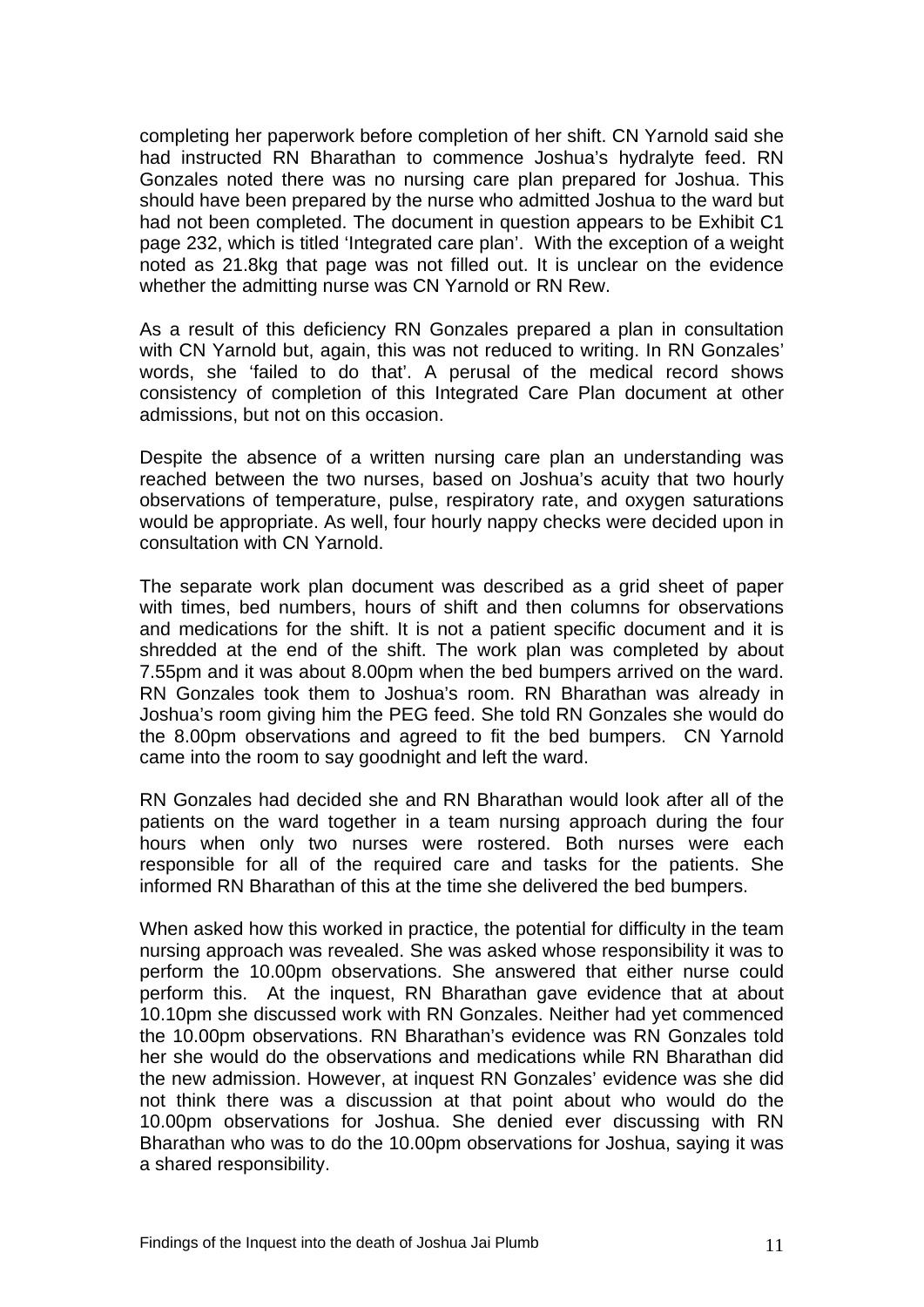I cannot resolve this discrepancy other than to note the result was neither nurse fulfilled their joint responsibility to Joshua to perform the 10.00pm observation or at a reasonable time thereafter.

It was not until more than an hour later that RN Gonzales entered Joshua's room again. The workplan RN Gonzales referred to did not stipulate who was going to perform which task with respect to observations or nappy changes regarding Joshua. It was simply a matter of crossing off a task as and when each was performed by either person. The plan was on the counter at the nurse station. It was up to both nurses to read the plan and recognise if there was a task outstanding and attend to it.

RN Gonzales was aware RN Bharathan had given the hydralyte and performed the 8.00pm observations because she recalled seeing this as she went into the room to deliver the bed bumpers when they arrived.

Between about 8.30pm and 9.00pm, RN Gonzales was involved with preparing for new admissions in beds 51 and 53; in rooms either side of Joshua. She said she could hear whimpers from his room around 9.00pm and she went into his room. She reset the DVD for the Wiggles he had been watching on television to settle him. She returned to the admission of new patients. She said she could still hear Joshua whimpering but said it was not a distressed cry. She did not go to him because she was attending to the new admissions, completing necessary paperwork. She acknowledged when she completed these tasks she did not check again on Joshua. While doing this paperwork she recalled Miranda rang to check on Joshua. In her statement she said she told Miranda that 'Josh was unsettled when she left but his crying had only just settled'. She went on to say 'He was still watching television the last time I saw him'.<sup>[4](#page-6-0)</sup>

When asked to recall at the inquest the contents of this conversation she said 'I told her Josh was unsettled when she left and he was crying and had only settled at that point.'

She disagreed that she had said he was totally fine.

It was suggested to her she had given the impression she had recently seen him. She acknowledged this was correct. She thought the phone call was probably after she had completed the admissions, about 9.30pm. However subsequent police inquiries of a call charge record from Miranda Plumb's phone show there were three calls from Miranda's phone to the Ipswich Hospital on 15 December. The calls were at 10.55am, 10.20pm and 11.27pm. I accept that Miranda called the hospital and spoke with RN Gonzales at 10.20pm that night. RN Gonzales said she would not have looked at the time when taking the phone call from Miranda. She conceded it could have been 10.20pm and then conceded her response to Miranda was misleading because she had not seen Joshua for more than an hour at that time.

<span id="page-12-0"></span><sup>&</sup>lt;u>.</u> 4 Exhibit B11 page 4 para 34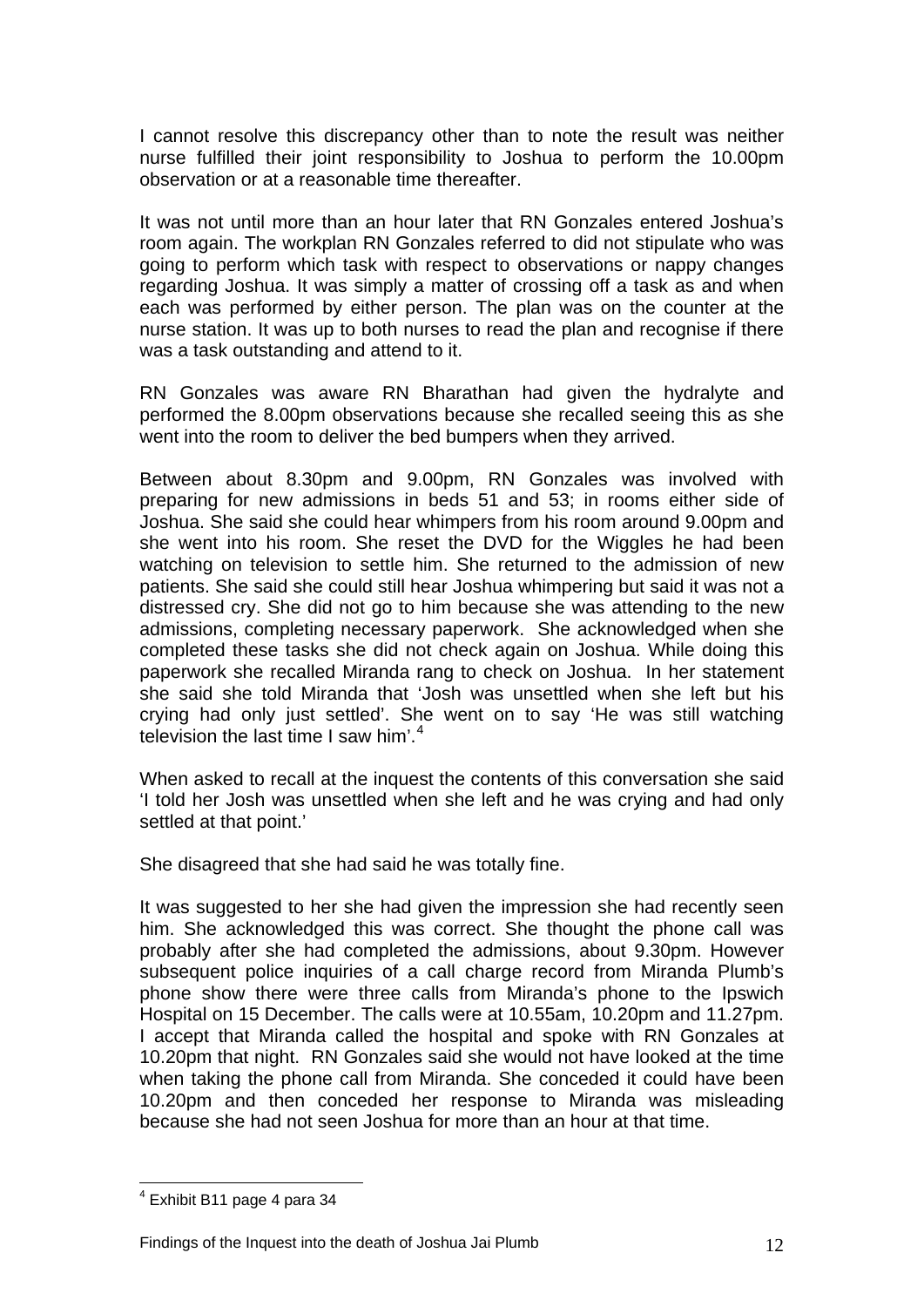According to RN Gonzales' recollection, it was before this; at around 9.45- 10.00pm that the after hours nurse manager visited the ward accompanied by a trainee nurse manager. She acknowledged by this time she recognised she was understaffed on the ward having been on duty for over three hours. She thought one admission had not yet arrived, but she had seen all the patients and had a handover. She did not raise staffing issues with the nurse manager.

She was asked if she checked the work plan at 10.00pm when observations were due. She indicated she did so because she had to give some antibiotics. She saw that Joshua's observations had not been done but she did not speak to RN Bharathan about this. She continued performing other duties for patients including observations over the next half hour.

At about 10.30pm, she agrees, there was a discussion with RN Bharathan about Joshua. RN Gonzales told RN Bharathan she had not yet performed Joshua's observations and he was also due for a nappy check. She asked RN Bharathan to do Joshua's observations while she performed calculations on the nursing trend care program on the computer in preparation for handover to the next senior nurse. Clinical Nurse Verrall arrived at 10.45pm and RN Gonzales commenced a handover to her. This continued through until 11.00pm. It was on returning to the nurses' station that RN Bharathan approached and indicated the patient in bed 40 needed pain relief. She also informed RN Gonzales she had not yet done Joshua's observations. RN Gonzales said she would attend to this. She checked the pain relief with CN Verrall, taking a short time to do so and then proceeded to Joshua's room. She acknowledged by this time she had not seen Joshua since 9.00pm and, as far as she knew, nor had RN Bharathan. (RN Bharathan last saw Joshua about 9.35pm.)

She agreed there had not been any inclusion in the care plan for Joshua where the nurses would just go in and have a look at him during the shift other than for the set observations and nappy checks. However she said this would have happened if the patient was allocated to the particular nurse rather than the team nursing approach. Again this appears to raise an issue regarding how team nursing works in practice.

RN Gonzales 'totally agreed' with the proposition that the approach of not assigning a particular nurse to a particular patient leads to the potential for things to be missed. She agreed that this team approach continued at Ipswich Hospital. However, children with higher care needs normally now received 'specialled' nursing care meaning a nurse was assigned to them.

RN Gonzales said she had learned a lot about being a team leader and assessing a particular patient's needs, including visual observations as well as set observations. She would now include visual observations as part of a work plan where appropriate. She acknowledged that Joshua certainly was a child who had high care needs.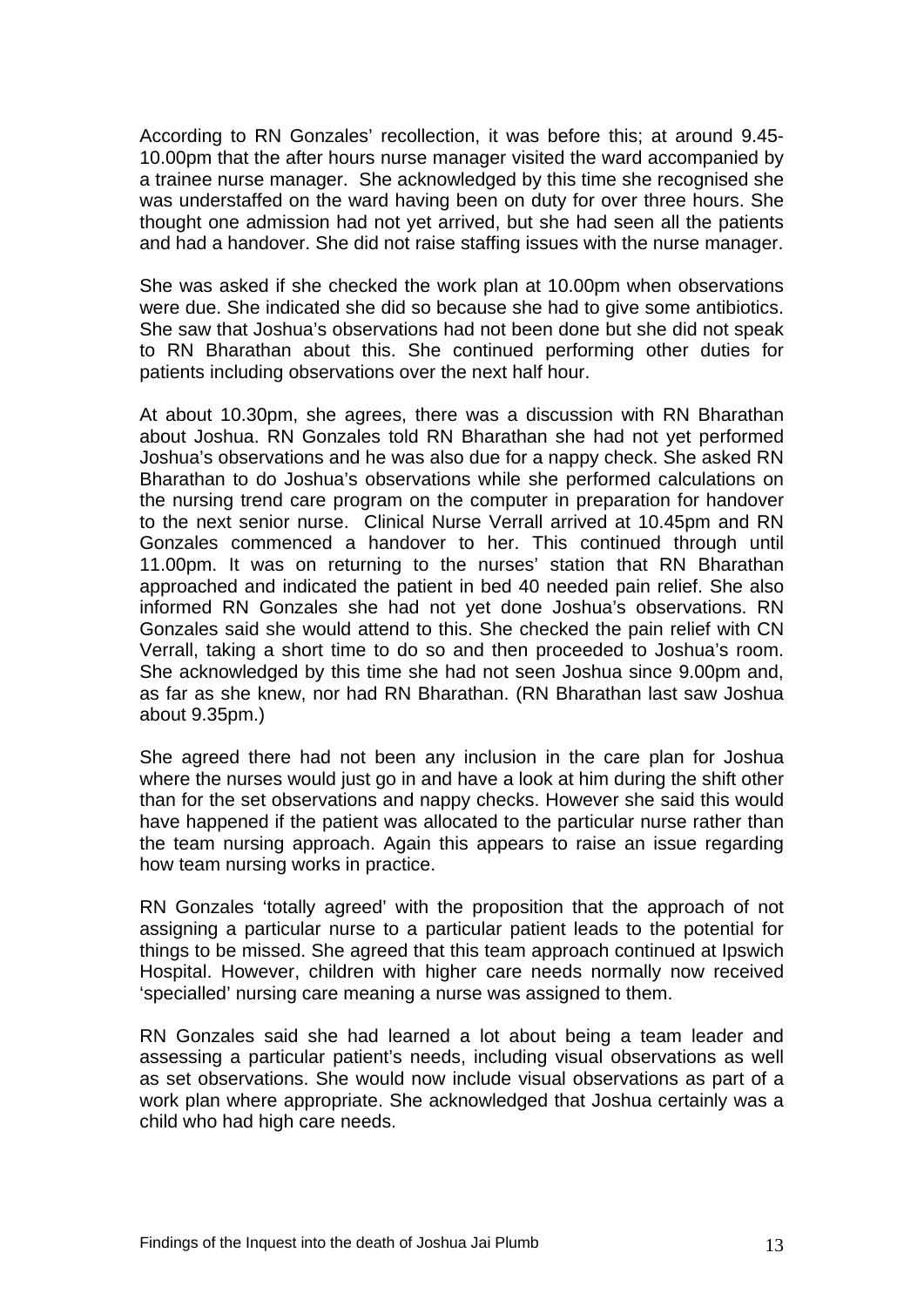#### **Discovery of Joshua in an unresponsive state**

RN Gonzales recalled when she entered Joshua's room at about 11.10- 11.15pm he was lying across the bed with his head wedged between the padded vertical bed rail and the mattress. His legs were pointing towards the other side of the bed closest to the doorway. She immediately noticed his legs were pale and cyanosed. She quickly repositioned him by lifting his head out from between the mattress and the side bed rail covers. She moved his body further towards the other side of the bed. She noted he was not breathing, not responsive, his face was very pale and his lips were cyanosed. She noticed a cut on his forehead which was bleeding. She yelled out to CN Verrall that she needed help. She left the room and saw CN Verrall coming out of a room. She grabbed her arm and took her to Joshua's room while telling her how she found him. CN Verrall then pressed the emergency buzzer. RN Gonzales had not done so. RN Gonzales then went back to the nurse's station and rang switch to confirm a paediatric emergency. She ran back to the room with the resuscitation trolley. She firstly cleared the room by removing the television stand so the crash trolley could fit in the room. She placed a bed board under the mattress for CPR. She connected the air viva mask to the oxygen on the wall. Then the emergency team arrived and took over. RN Gonzales went back to the nurse's station to phone switch to make sure the paediatric consultant had been called. She provided information from Joshua's chart about his weight upon request of those treating him.

RN Gonzales explained her actions were her response to a traumatic emergency and her first reaction was to seek help from the senior Clinical Nurse on duty with her, CN Verrall. She agreed in doing this she had not notified the team required to respond to an emergency code blue situation. She conceded there was a delay in commencing cardiac pulmonary resuscitation by her calling out and running from the room and seeking CN Verrall before that nurse hit the emergency buzzer and CPR was commenced. She could not say what period of time elapsed before CPR was started.

She then left to attend to other patients on the ward. She was at the nurses' station when Miranda rang again and she saw CN Verrall answer the phone and inform Miranda to come into the hospital because Joshua had been found unresponsive. This call was recorded in Miranda's phone records at 11.27pm. Miranda arrived shortly after this.

The Nurse Manager, Donna Clausen directed RN Gonzales into the resource room to have a break as RN Gonzales was very distressed at this time. During this period police officers spoke with RN Gonzales who provided a rough timeline of events to them. She clarified she had not said Joshua was found with his head wedged between the bed rails and the wall. She also thought she told the police the emergency buzzer was pressed but this was by CN Verrall, not by her. She was very upset at the time and she required medical attention. She was then directed by the Nurse Manager to go home.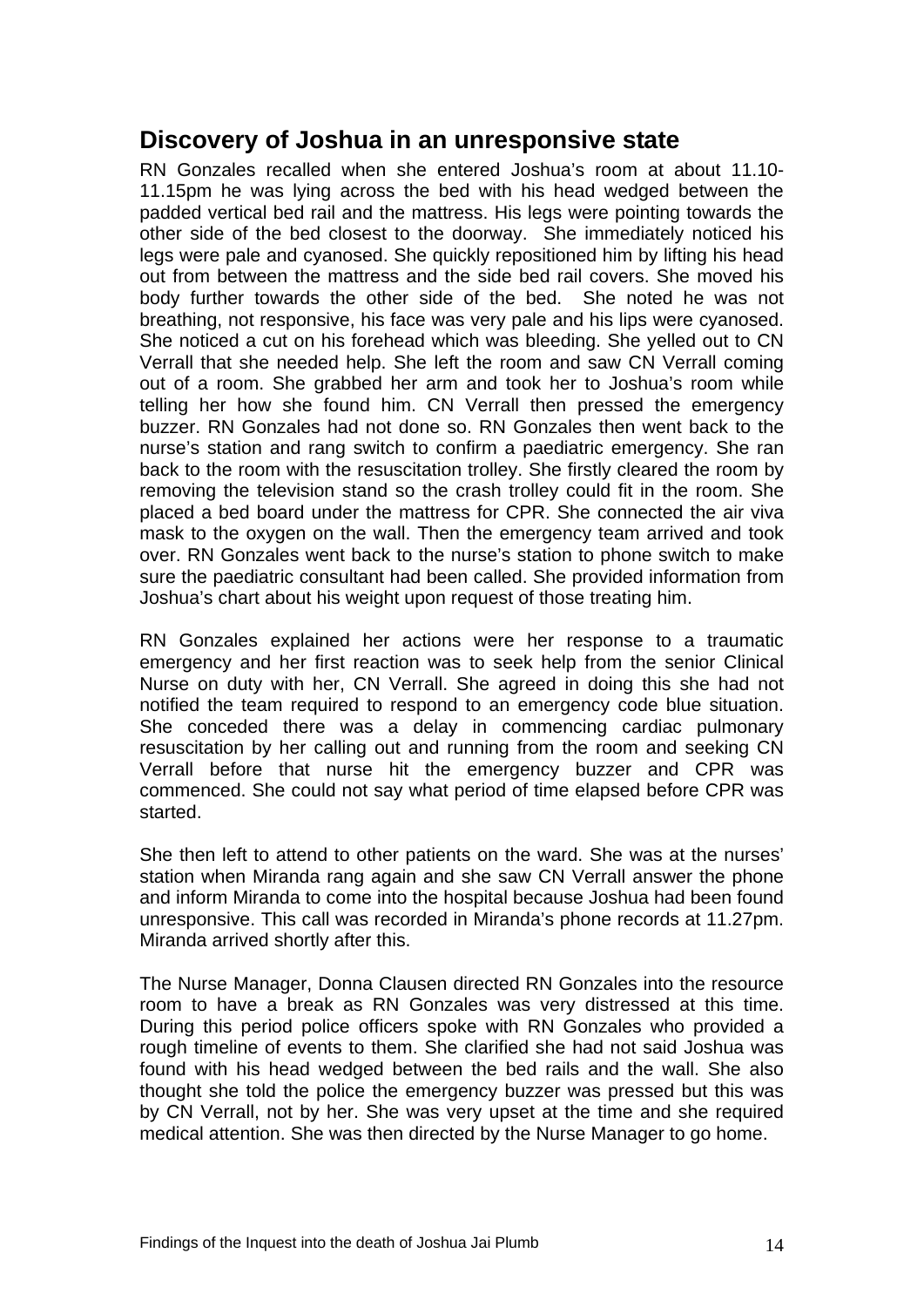RN Gonzales confirmed her participation in the re-enactment video prepared to assist and inform the inquest, and to assist the pathologist in understanding the circumstances in which Joshua was found.

It is noted there is generally a different staff to patient ratio during the night shift as patients are often asleep, but the level of staffing required depends ultimately on the level of acuity of the group of patients. Some children are accompanied by their parents who can assist. RN Gonzales also clarified that her perception of being understaffed, particularly once the two new admissions arrived, could have been addressed by having 'a couple of extra hands for a couple of hours'. This kind of additional relief can be provided from elsewhere in the hospital. She seemed to be saying the Trend care analysis computer tool did not necessarily provide her with backup support to request additional help from the nurse manager, and she had not done so.

She also agreed the level of observations was established principally with reference to the medical condition of the patient, and started with more frequent observations. The interval between observations lengthened with the stabilisation and improvement of a patient. As well, there could be simple visual observations which are not recorded unless there is a change in condition observed. This would be transferred from information recorded on the bedside records to the medical chart.

CN Verrall's recollection of Joshua's condition when she entered his room for the first time was broadly consistent with RN Gonzales. She saw some blood around Joshua's upper right eyelid which was swollen. He was unresponsive. She activated the emergency buzzer and paused the feed pump. She started compressions and gave instructions to RN Gonzales to call switch and bring the resuscitation trolley.

## **Evidence relating to cause of death**

A complete autopsy examination was undertaken by the forensic pathologist, Dr Philip Storey. He provided his initial autopsy report, was present at a scene reconstruction of the circumstances in which Joshua was found in an unresponsive state, and then provided an additional report. He gave evidence at the inquest discussing and explaining his opinions regarding Joshua's death.

In summary he could not reach a definitive conclusion as to the cause of death. However he was able to conclude the following could have contributed to death:

aspiration, pneumonia, smothering and epilepsy.

In Dr Storey could not say which of these potential contributors to death, if any, was the dominant cause of death. All were possible contributors to death.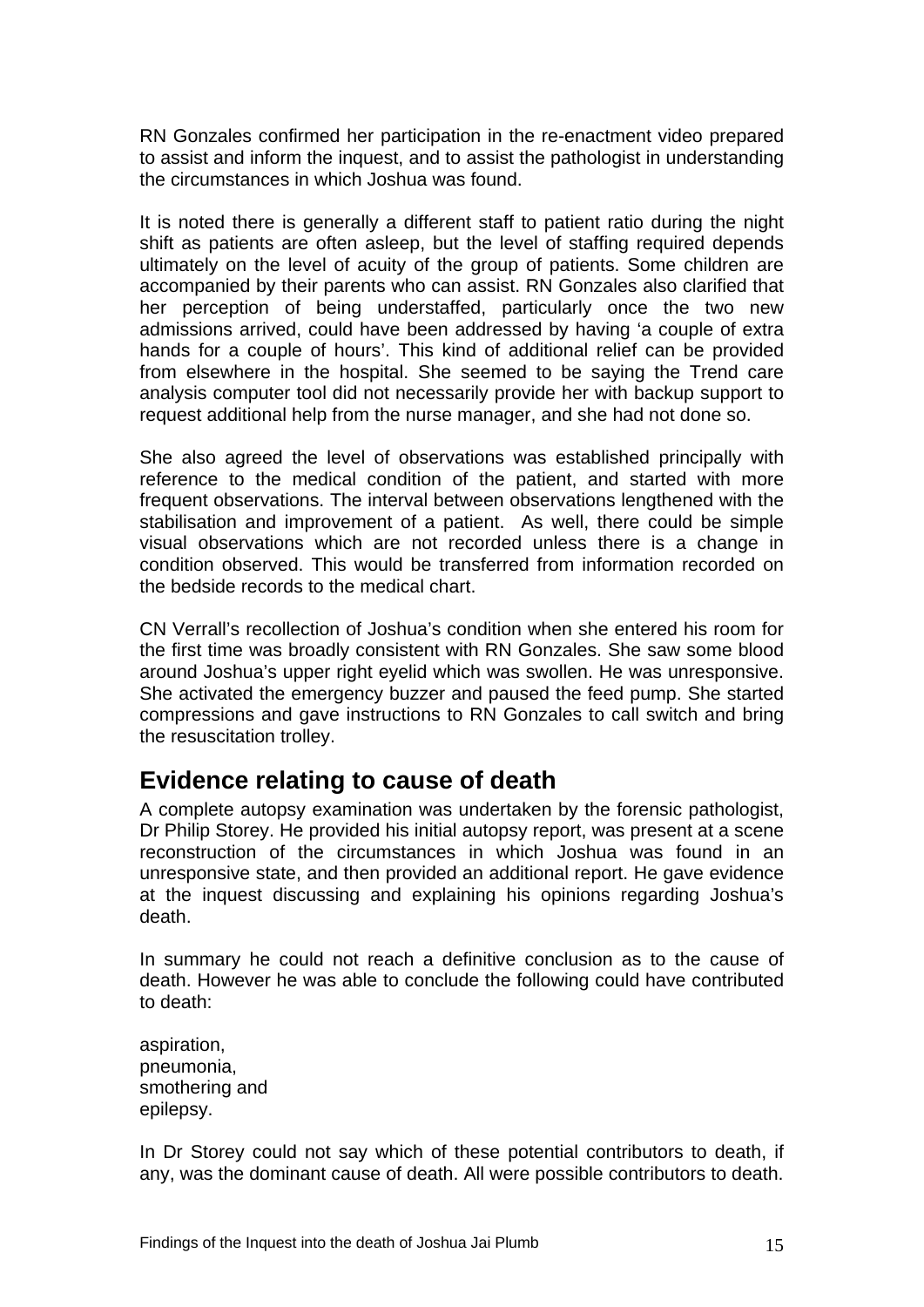Dr Storey found visible evidence of aspiration at autopsy, much of which he described as an acute event occurring in the peri-mortem period immediately before death. The extent though was not sufficient in itself to have caused death. He could not identify a specific cause of the aspiration, which can be the result of irritants or food particles but these were not found in this instance. He said the position of Joshua's head in a hyper extended position opened the airways and there was some potential he could have aspirated in that position. The fact Joshua had previous surgery to assist in prevention of reflux and aspiration would protect him to an extent, but would not totally prevent an episode of aspiration occurring.

There was pneumonia in one lobe of the right lung. This was not able to be identified as either viral or bacterial. Accepting the observations of temperature and oxygenation levels taken until 8.00pm, Dr Storey considered it unlikely pneumonia could have worsened in the period before death to such an extent to be the major cause of death. He described the pneumonia as 'restricted and mild'. However, he still considered pneumonia a significant contributor but could not say it was causative of death. He noted the pattern of pneumonia observed was associated with aspiration. He concluded the pneumonia was secondary to the aspiration which was evident throughout the lungs.

With respect to epilepsy he noted the established diagnosis of epilepsy and the neurological examination of the brain with findings consistent with the existence of epilepsy. There was no direct evidence of seizure leading either to an asphyxial or cardiac death. I also note the evidence that Joshua's seizure activity had declined and he had not experienced a tonic clonic seizure for some years. However, Dr Storey noted the possibility existed of sudden death in a person with chronic epilepsy, despite preventative medication being regularly administered. There would be no physical sign of an epileptic death having occurred at autopsy.

With respect to smothering against the bed bumper, he said there was potential for smothering as a contributing factor in terms of the nose, however it was very difficult to say what happened with the mouth. The re-enactment used a rigid model. As well, he noted Joshua had neurological impairments and he did not know how he would respond as a result of lower oxygenation levels in the blood. Dr Storey specifically stated that marks sometimes found around the mouth in asphyxial deaths by smothering are not always present. He said the absence of marks on Joshua's face around the mouth and the absence of petechiae in Joshua's case does not exclude smothering as a contributing factor in Joshua's death.

Dr Storey noted the position of the nose and mouth in relation to the side mat was the relevant issue with respect to the possibility of an asphyxial component of death. He could not say this was causative and he could not exclude it as a potential contributor. He considered it was not possible to breathe through the bumper material but could not comment further. He noted on the re-enactment the bumper did not recoil after the model was removed, indicating there was no tension. He considered the reconstruction showed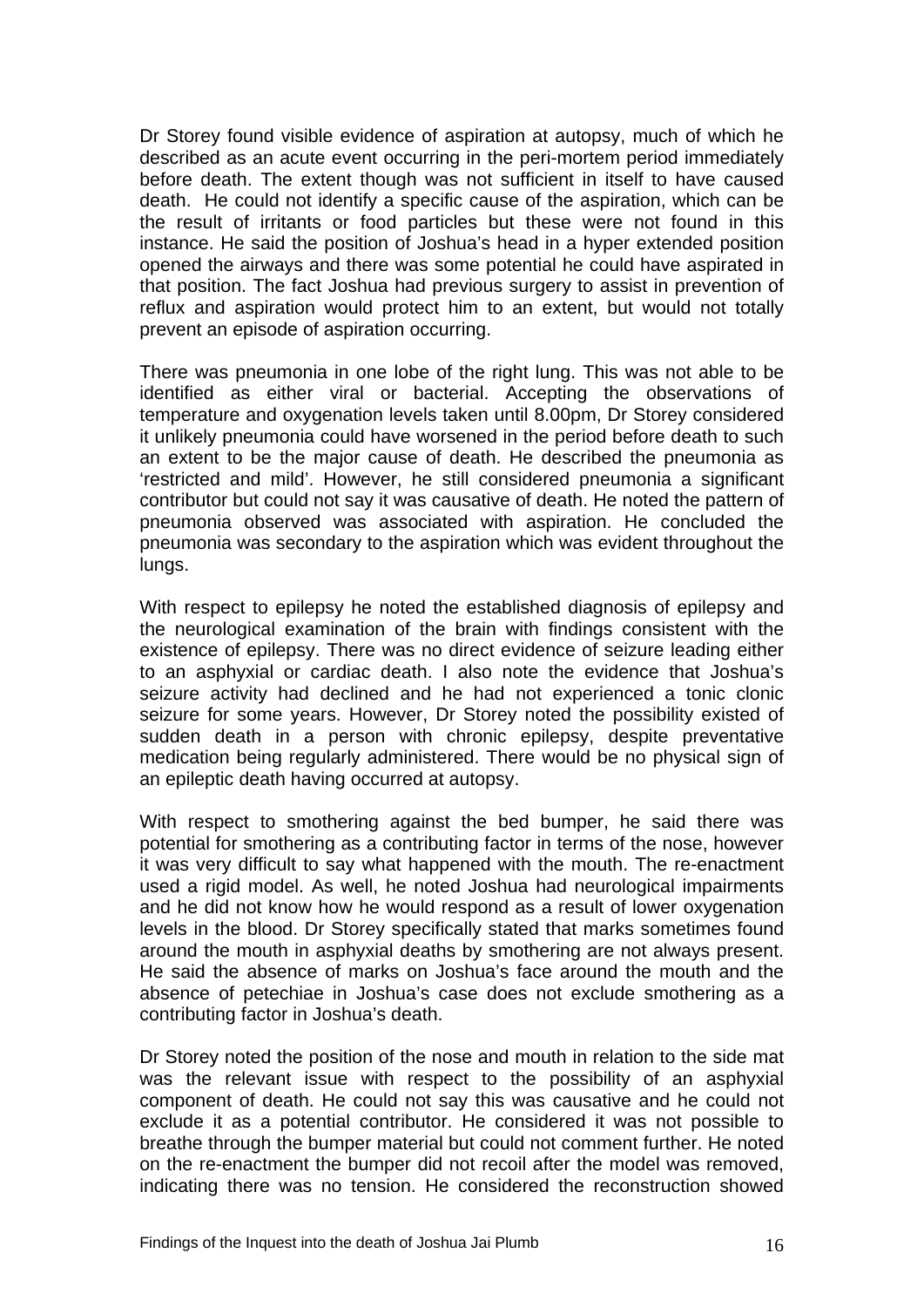there was a risk of the nasal passages being obstructed. This would then require breathing through the mouth. It was not clear what if any obstruction of the mouth occurred. He also could not evaluate whether it was relevant that Joshua was in an awkward position and had a neurological impairment. He could not say how he might respond to reduced oxygen levels. It was suggested to Dr Storey that the re-enactment did not show occlusion of the mouth. Dr Storey responded noting the model was a rigid one rather then a child, who has pliable tissue, presumably leaving open this possibility.

The observation by the nurse that Joshua was seen to be cyanosed in his face and legs did not assist in determining a time of death as the condition can exist in life. He could not say how long it would take for cyanosis to develop. Cyanosis was understood to be the physical sign of lowered oxygen levels.

It was noted when resuscitation efforts were commenced, Joshua's heart rate was said to be 'asystole'. Dr Storey explained this meant there was no electrical or mechanical activity in the heart, nor was there any breathing. Resuscitation efforts could not re-establish respiration or cardiac function.

He concluded all these factors contributed to the death.

.

There is a level of uncertainly around the issue of whether the mouth as well as the nose was covered by the bed bumper. When RN Gonzales discovered Joshua, his neck was hyper extended backwards and his head was wedged between the rails which were covered by the bed bumper. RN Gonzales said his nose and mouth were covered by the bed bumper, but later on reexamination she said she did not recall if it was covered or not and agreed she could not see his nose or mouth before she shifted Joshua from that position.

Dr Storey was present at the re-enactment and his evidence was that it was not clear that the mouth was occluded by the bed bumper. However, he considered the overall presentation of the re-enactment and the hyperextended position of the child's neck could include the possibility the mouth was also against the bed bumper. He also referred to the possibility of the child's neurological deficit being relevant to his continued capacity to breathe if his breathing was compromised by blocking of the nasal outlet.

## **Consideration and conclusion of cause of death**

It has been clearly established that Joshua was found lying across the bed with his neck in a hyper extended position trapping his head which protruded backwards and downwards between the bedrails which were covered with bed bumpers. From the re-enactment it can be seen his head is lower than his body. The nurse has variously said:

- his nose and mouth were covered by the bed bumper
- she could not see his face; (which was wedged between the covered vertical bed rails)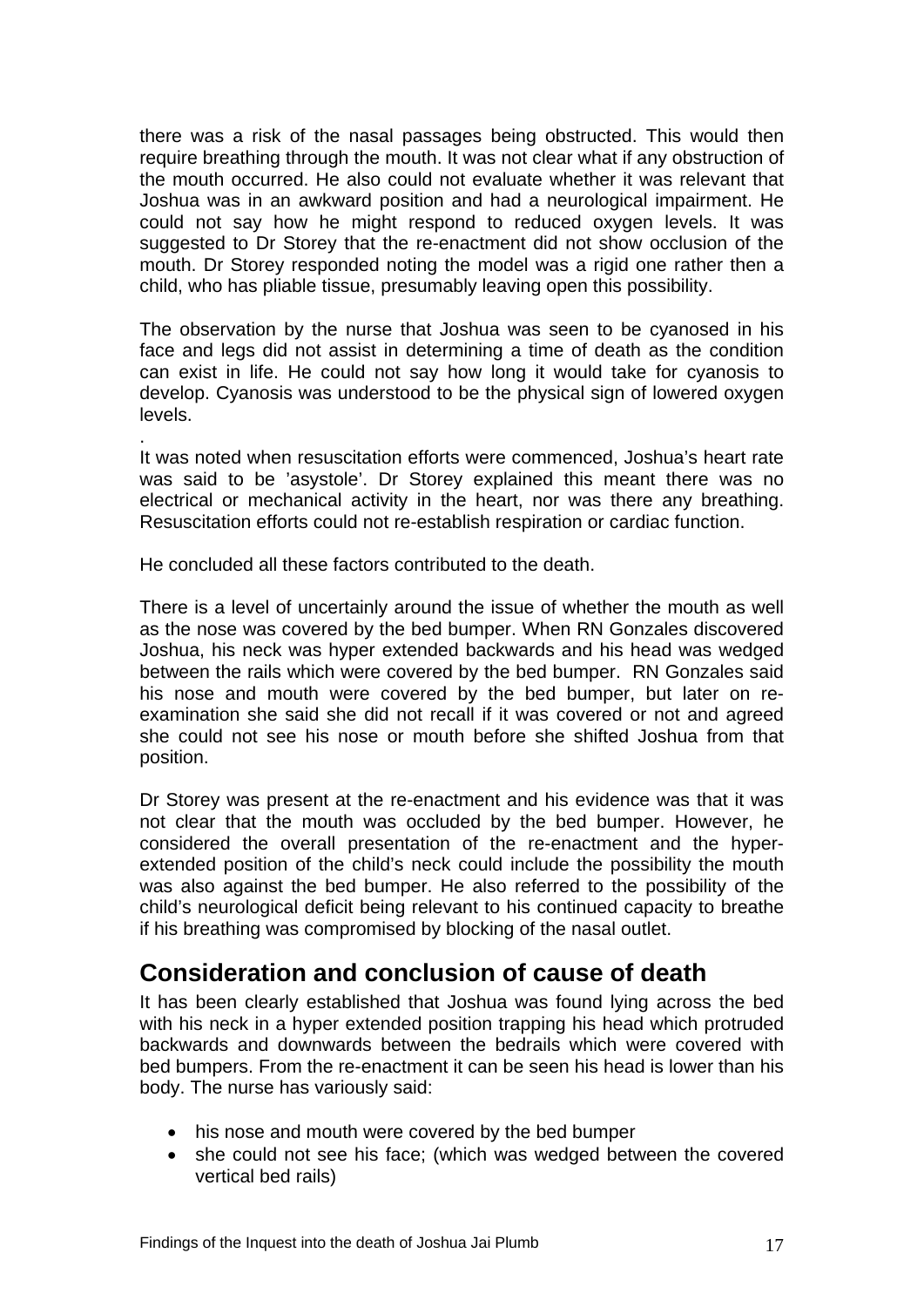• she could not recall if it was covered or not.

At the time she found him, Joshua was not breathing, he was cyanosed and he was unresponsive. A short period elapsed before the commencement of cardio pulmonary resuscitation. When these efforts commenced his heart was asystole and despite multiple doses of adrenalin being administered and all other efforts, his cardiac and respiratory functions were unable to be reestablished.

Dr Storey has been unable to determine the cause of death other than to say aspiration, pneumonia, smothering and epilepsy are all factors likely to have contributed to his death. He could not say which of these, if any, were the dominant cause(s) but none could be excluded. He did say pneumonia was secondary to aspiration and the level of pneumonia was mild and restricted and not sufficient of itself to have caused death. Nor in his opinion was aspiration sufficient of itself to cause death.

Perhaps the least likely to be causative of death was epilepsy given, on my understanding, the practice of not attributing epilepsy as the cause unless there are no other possible pathological causes present at time of death. Here, there are other identified contributing factors.

**It is concluded Joshua died due to a combination of factors including aspiration induced pneumonia, together with physically impeded breathing due to a combination of entrapment of his head and face in contact with, or at least partially in contact with a bed bumper. This entrapment persisted for an unknown period of time during which his head was below the level of his body. It is likely Joshua's neurological impairment contributed to his restricted capacity to free himself. His neurological impairment is also likely to have adversely affected his respiratory capacity in an awkward position with some degree of occlusion of the nose and mouth. His underlying condition of epilepsy is also likely to have contributed to his death.** 

**Joshua died due to a combination of physical entrapment of his head, which occluded or partly occluded his nose and/or mouth, aspiration induced pneumonia, epilepsy and neurological impairment.** 

## **Discussion of nursing issues**

In her evidence at the inquest, RN Bharathan did not concede that Joshua's inability to communicate any need for help, coupled with his capacity for movement in the bed, including by rigid spasms, should have meant his observations were more frequent than two hourly. Her response was there were visual checks which were performed intermittently. The problem though was that her last visual check was at 9.35pm and neither she nor RN Gonzales physically checked on Joshua until he was found by RN Gonzales at about 11.15pm. This was approximately an hour and forty minutes since he was last seen and an hour and fifteen minutes later than his scheduled 10.00pm observations. She described his verbalising that evening between 8.00pm and 9.30pm as 'whimpering'. This was what led her to check on him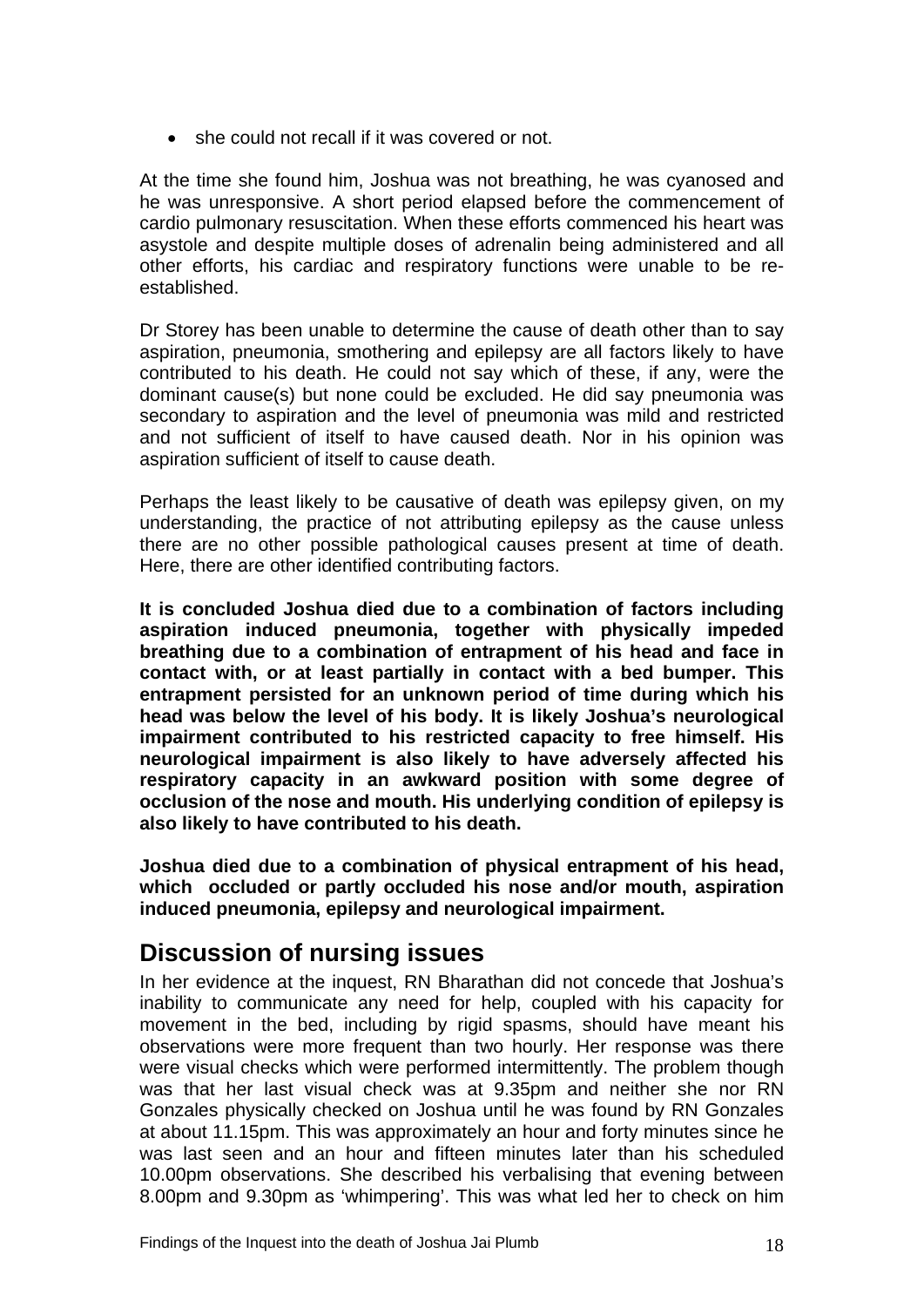at 9.30pm when she heard this from the next room she was preparing. She knew he would verbalise if he was uncomfortable. It was at this time she discovered he had the PEG tube tangled around his arm.

The arrangement for shared nursing between RN Gonzales and RN Bharathan failed to deliver necessary overview of Joshua with sufficient regularity to meet his needs and manage the known risks associated with his potential to move in the bed.

RN Gonzales failed to document a nursing care plan for Joshua. However, it had been the initial responsibility of the nurse who admitted Joshua to the Sunshine Ward to document an integrated care plan prior to commencement of RN Gonzales' shift.

The separate work plan, which was not patient specific, did not stipulate which nurse was responsible for which task. It was simply to be filled in as each task was completed. This arrangement required the nurses to be in communication to know who was accepting responsibility for each task and to check the plan to ensure compliance in completing these tasks. Both had agreed to 'team nurse', meaning each assumed overall responsibility for nursing care of all of the patients on the ward.

All that was agreed was that RN Bharathan perform the 8.00pm observations and, at some stage, RN Gonzales indicated she would perform the 10.00pm observations. RN Bharathan's evidence was she was not sure what RN Gonzales was planning with respect to visual checks on Joshua apart from formal observations. Without a specific agreed understanding of whom and how often visual checks of Joshua were to be made, they were not performed from 9.30pm. This attendance was prompted by hearing Joshua from the adjoining room. RN Bharathan assumed RN Gonzales had performed the 10.00pm observations as agreed between them, and she planned another visual check at 10.30pm. What happened though was because the ward was busy both nurses were behind and the 10.00pm observations were not commenced until about 10.15pm. RN Bharathan assumed Joshua had been checked and so she did not do a visual check at 10.30pm. It was not until 10.45pm RN Bharathan was aware Joshua's 10.00pm observations had not been done.

#### **Comments aimed to improve public safety and reduce the likelihood of another death occurring in similar circumstances, particularly with respect to children with special needs. Section 46**

- *(1) Nurse training might usefully be reviewed in light of this coronial inquest around particular issues namely to highlight;* 
	- *(a) the responsibility of the person in the team leader nurse role on each shift to continually consider the need for additional staffing during the shift and to communicate such a need assertively when necessary*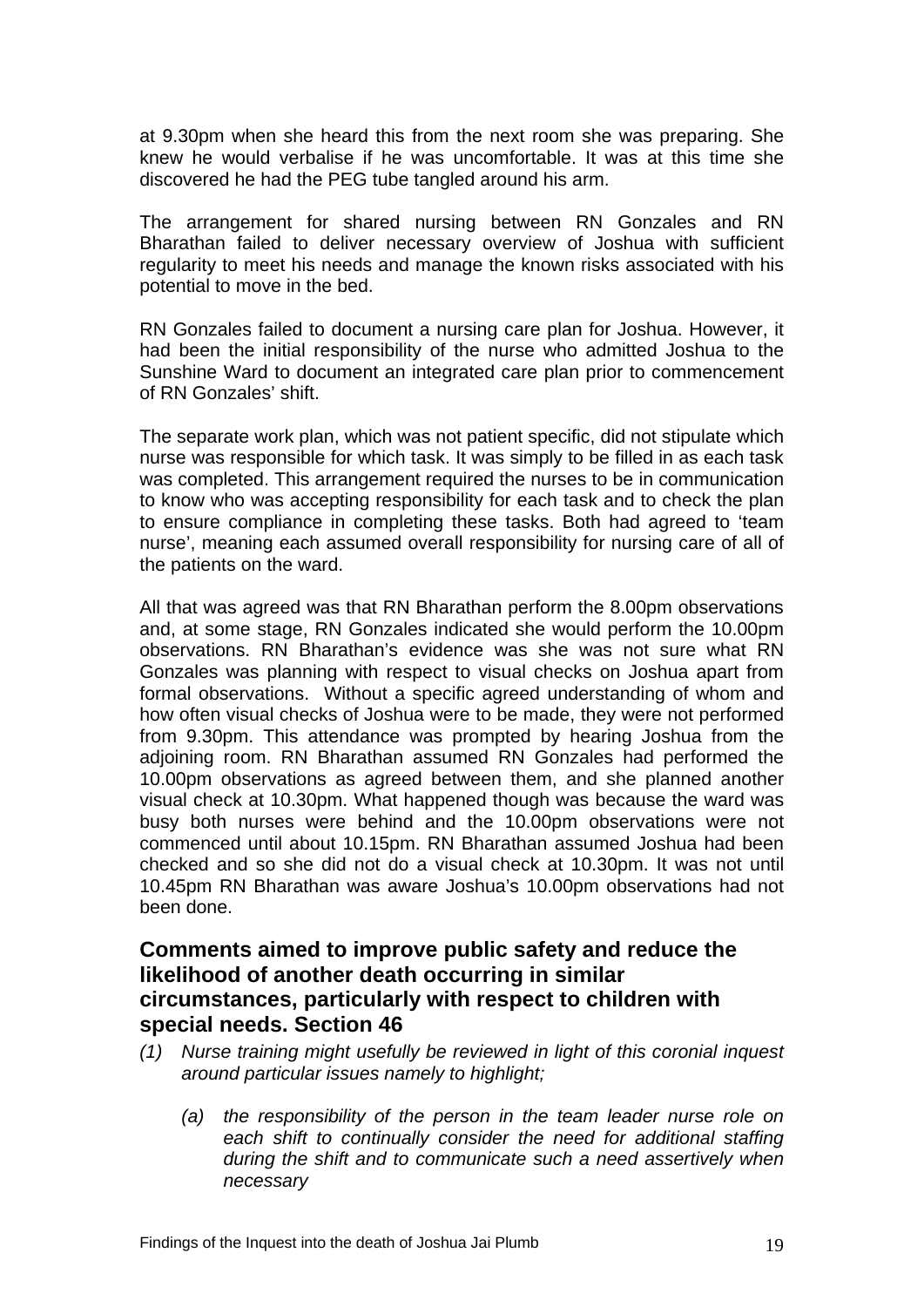- *(b) the responsibility of the person in the appropriate nurse role to actively enquire, assess and respond to a unit's capacity to deliver adequate nursing services throughout a shift*
- *(c) emphasis on training nursing staff to assess the risk and prioritise competing demands for attention from patients to maximise patient safety*
- *(d) review of the Team nursing model to ensure emphasis on the requirement for the creation of a documented plan to assist in identifying necessary tasks and aid communication between the team to ensure these tasks are dealt with in a timely manner.*

I note the following positive changes have been implemented at Ipswich Hospital since Joshua's death. I quote directly from the sworn statement of Clinical Nurse Verrall.

'High dependency patients such as Joshua are now admitted to beds which have direct visualisation from the nurses' station wherever possible. If a patient or carer is unable to stay with the child, a nursing special is allocated to stay with the patient at all times. The nursing special can be an assistant in nursing, enrolled nurse or registered nurse depending on the condition of the patient. The role of the nursing special is to perform a documented visual check hourly recording whether the patient is asleep or awake and the position of the patient whether in the bed, chair or elsewhere. Any interactions with the patient are recorded, for example, if the patient is repositioned in the bed.<sup>[5](#page-12-0)</sup> (The decision to provide a 'nursing special' is made by the Nurse Unit Manager, Nursing support Unit and Nursing Director.

It is also noted, a working party was established in February/March 2011 to identify safety concerns and needs of high dependency patients. The group is comprised of two registered nurses, one nurse unit manager, the Director of Nursing and a representative from Patient Safety Queensland (PSQ). This working party has been reviewing available bed types, matching appropriate beds to the child's age and size.

The summary prepared by Drs Gerry Costello, Deputy Director of Medical Services, and Dr John Gavranich, Director of Paediatrics, who both assisted the inquest with their oral evidence was valuable. <sup>[6](#page-20-0)</sup>The working party has developed a draft workplace instruction leading to '*Standards for admissions, ward placement, bed types, nursing observations, monitoring and documentation for children admitted to 5BSCW*' (children's ward).

A hospital wide 'specialling' procedure has also been developed as well as a 'children with high care needs project'. This work is understood to be rolled

<sup>1</sup> 5 Exhibit B9, paragraph 29

<span id="page-20-0"></span><sup>6</sup> Exhibit B 13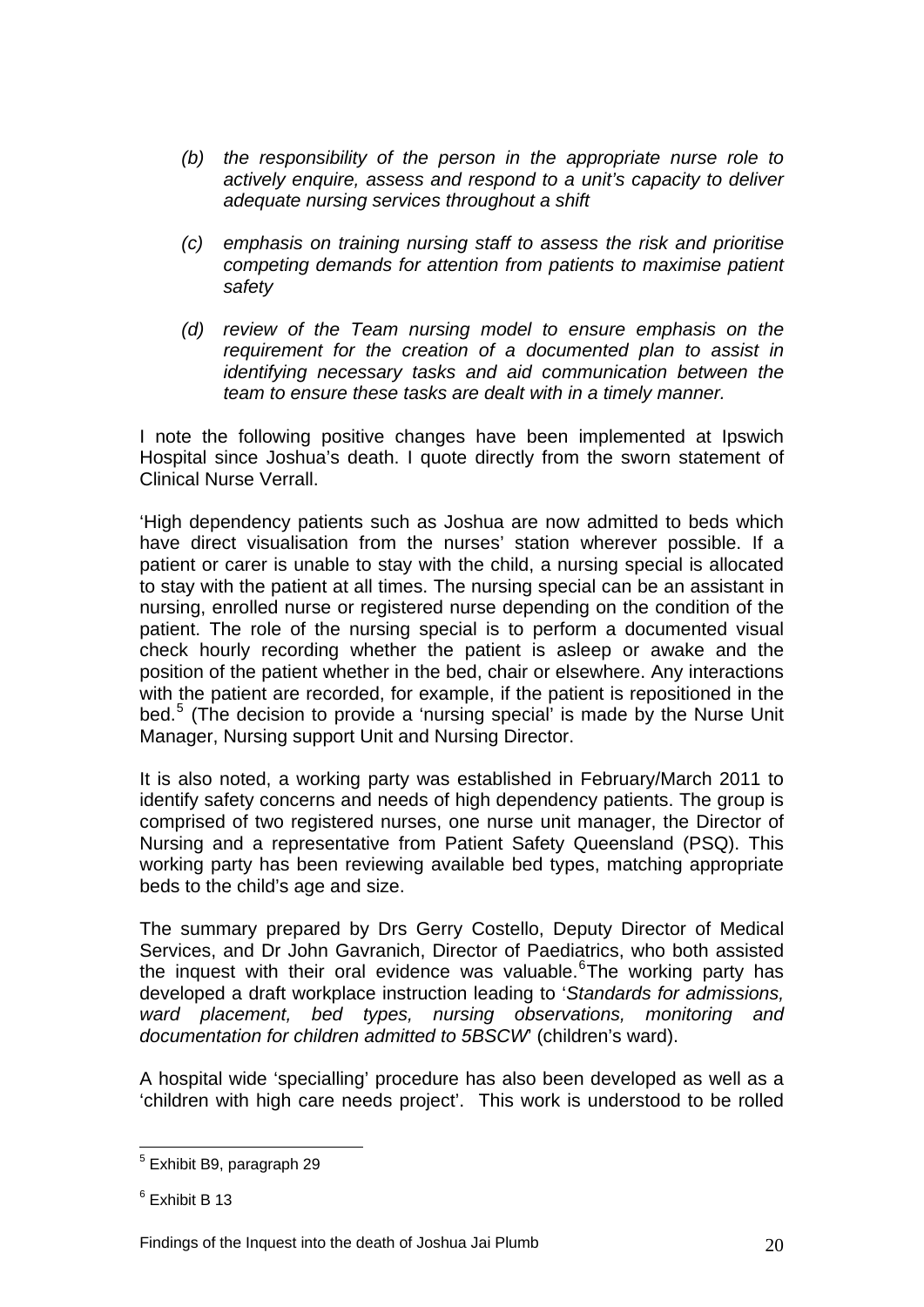into continuing work within the District by the Queensland Children's Hospital. I consider this work is particularly important.

#### **What is apparent in Joshua's death is not that his clinical condition was more serious than assessed and was overlooked, but that his underlying special needs, of themselves placed him at higher risk than was otherwise appreciated.**

The Children's Early Warning Tool (CEWT) is a valuable way of collecting objective recordings of particular observations and escalating the frequency and response by nursing staff to appropriate medical personnel if certain triggers are reached. This tool may still require adjustment and fine tuning when applied to a child with special needs like Joshua. I understand from Dr Gavranich's evidence, the tool can be manipulated to reflect the needs of a particular child whose readings might, for example, always be outside the usual parameters being measured.

I also note Ipswich Hospital now has 'hourly observations clinical and/or visual are recorded including mobility/activity of each of the patients'.<sup>[7](#page-20-0)</sup> The inclusion of the requirement to at least sight a child on an hourly basis is a significant safety improvement.

Ipswich Hospital has worked with PSQ to review bed safety issues. Again, it is important the work done is not lost and is available and applied across the state. Dr Costello indicated the work done at Ipswich Hospital relating to bed safety was then a matter for PSQ to consider across the state.

A detailed and helpful report was available to the inquest from Dr John Wakefield, the Executive Director of Patient Safety and Quality Improvement Services in Queensland Health. He noted there is no Australian standard for hospital beds for paediatric use, and so, no specialised procurement category for paediatric beds. Each Queensland Health facility makes their own purchase arrangements.

The standard for adult beds is AS/NZS 3200.2.38.2007 which is the second edition of the original standard issued in 1997. In April 2009, notification was received that the vertical bars on previously provided hospital beds were no longer compliant with the standard. Replacement parts for the existing vertical rails would be run out. New horizontal side rails were recommended as a replacement. This information was provided to the major supplier of hospital beds in Queensland, but not to PSQ at the time. Subsequently, the supplier commenced replacement of the vertical rails with horizontal rails.

In June 2010, PSQ reviewed two near misses of falls incidents involving vertical rails in adult hospital beds. A review identified both a falls risk and a risk of entrapment. PSQ noted the vertical rails were no longer compliant with the current Australian standard. These matters were reported to the Therapeutic Goods Administration (TGA). In December 2010, an evaluation of

<span id="page-21-0"></span><sup>&</sup>lt;u>.</u>  $7$  Exhibit B13 paragraph 46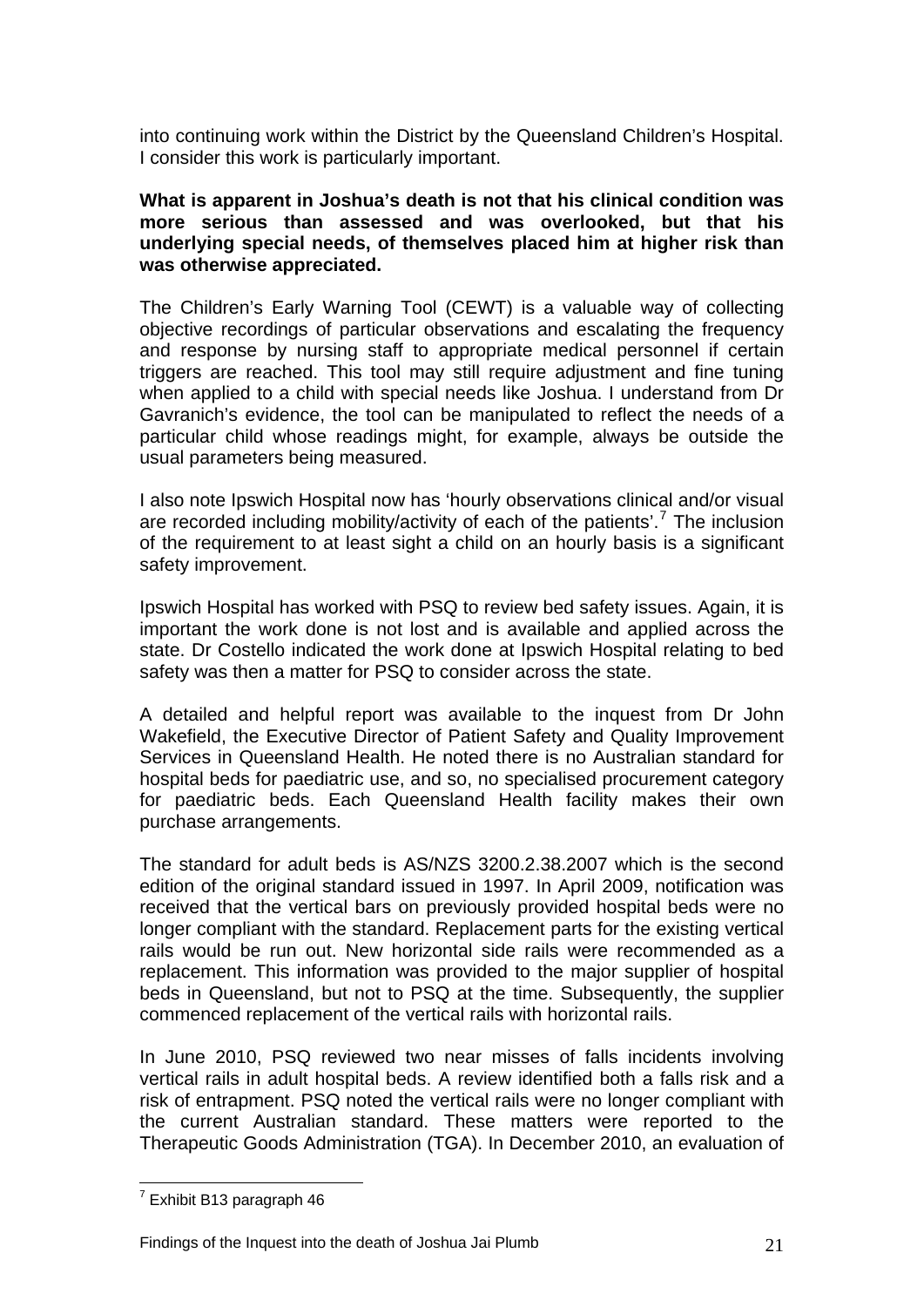Queensland Health's incident reporting and consumer complaints system, (PRIME) was undertaken. This was initiated prior to knowledge within PSQ of Joshua's death. Three hundred and fifty five clinical incidents associated with beds were recorded between 2005 and 2010. Analysis confirmed falls and entrapment of body parts were recurring and causing injury to patients. The information base was insufficiently detailed to identify root causes of each incident. It was shortly before the completion of this PRIME review that Joshua's death was reported as a SAC1 (Severity Assessment Code 1) event.

This led to the report of Joshua's death to the TGA in relation to the Hill-Rom Pty Ltd bed.

At the time of his report, Dr Wakefield noted there had been no analysis of the incident leading to Joshua's death and so his report does not reach a finding of whether or not, and, if so, how, the bed and or accessories contributed to Joshua's death.

Nevertheless, PSQ appropriately went on to consider how bed safety could be improved. It is a complex issue and examples were provided where beds with horizontal rails also provided risk of falls and entrapment, so it is not simply a question of changing over to horizontal rails from vertical rails. The suitability of particular beds must be assessed against the condition of individual patients. I agree with the report that no single solution exists.

Action was taken to review and improve safety under the guidance of PSQ and on a collaborative basis with suppliers.

Importantly the TGA arranged with the bed supplier to send a Safety Alert to all hospitals in Australia to alert them their vertical bed rails were no longer compliant with Australian standards. The bed supplier has been encouraged by TGA to implement planned design changes in response to identified concerns as soon as possible.

Dr Wakefield's report went on to detail PSQ's ongoing review and consideration of safety of alternative beds. In particular, this work identified that horizontal railed beds themselves could present an entrapment risk in the 'intermediate position'. This has been addressed and the aim is to ensure replacement beds comply with the international standard rather than the Australian standard.

Annual audits of beds in Queensland Health continue and aim to eliminate the older beds as soon as possible and modify newer horizontal beds by removing the intermediate position. Older style beds are not to be used with patients with a disability.

Given this background investigation and work I add:

*(2) The work of Ipswich Hospital together with Patient Safety Queensland's work referred to in this inquest is to be commended. It is hoped Patient*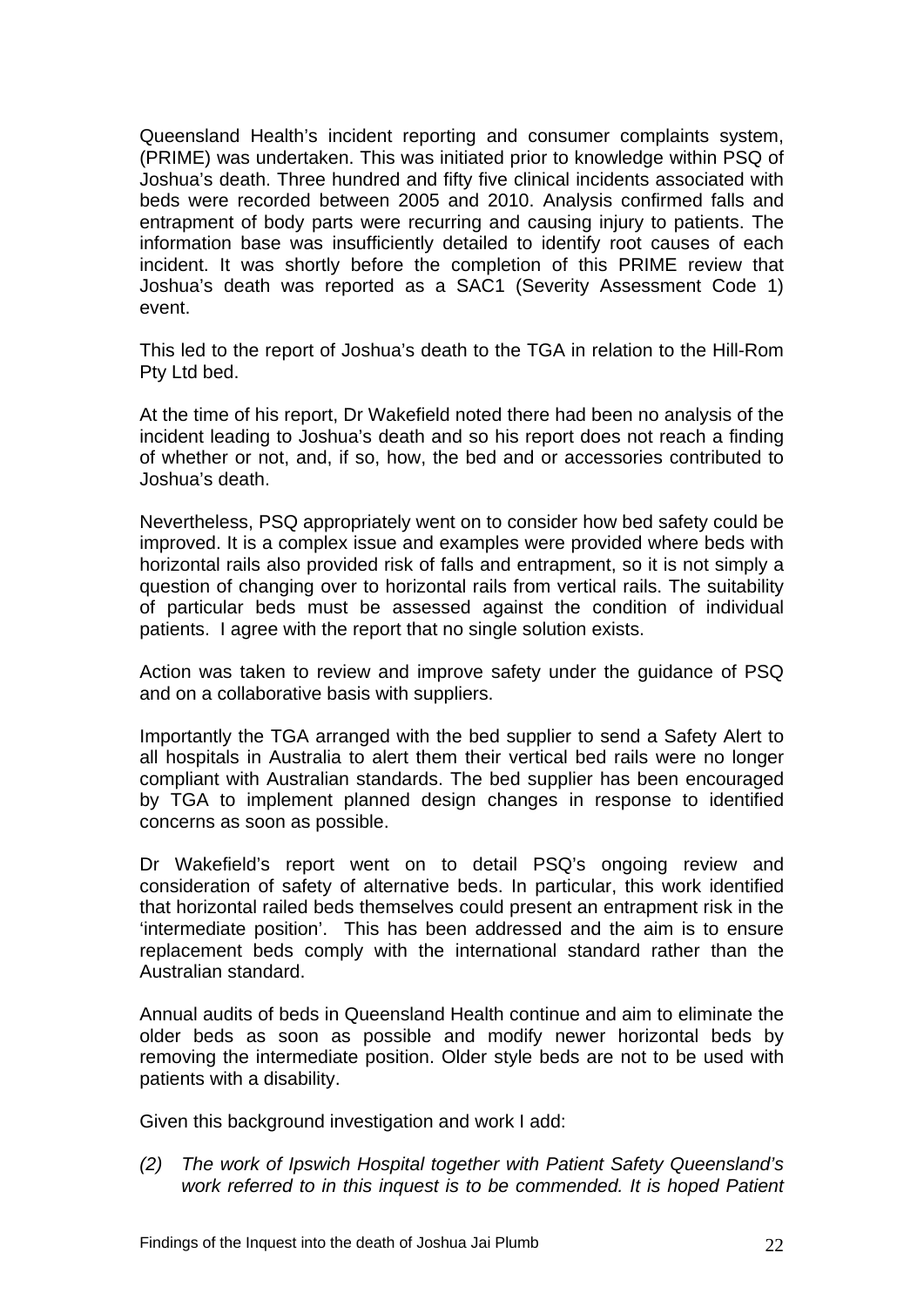*Safety Queensland will continue to be sufficiently funded and resourced to continue and complete this review, and other vital work to review and improve patient safety. I note this is required state-wide and it is particularly significant given the advent of independent hospital districts. There is a risk that isolated incidents which threaten patient safety may*  not be identified and addressed at the state-wide level unless the work of *Patient Safety Queensland is allowed to continue at a meaningful level.* 

In particular, it is noted the current report was unable to consider other issues as no root cause was identified. It appears that although a Root Cause Analysis review was initiated, it was not continued or completed, presumably because investigating police commenced their investigation on the assumption this was potentially a 'criminal' matter. Why this death was categorised in such a way is unclear, but presumably the police wished to commence investigations to consider whether there was evidence of criminal negligence.

Curiously a decision was made almost by default that the matter was not 'criminal' when the investigator was met with refusal to provide statements by some witnesses. A report was then forwarded in April 2012 to the Office of the State Coroner, and regrettably belatedly, coronial processes were instigated to elicit information from witnesses to complete the investigation. Due to this history I add the following:

- *(3) Educational follow up by the Office of the State Coroner for investigating police will be arranged to ensure a greater knowledge and cooperation between Queensland police and the Office of the State Coroner to assist them in investigating matters for and on behalf of the coroner.*
- *(4) It would appear essential that Queensland Health now completes the Root Cause Analysis process or otherwise completes the review of bed and bed bumper related safety issues, particularly in the context of children, and children with disabilities.*

*Standards for care of children with special needs should apply across the state. While it is acknowledged changes have been implemented in Ipswich Hospital to increase staffing levels to provide 'specialling' by a designated nurse for disabled children, reviewing the regime of observations and to consider the appropriate bed for each child, the evidence at inquest could not establish this was a Queensland Health wide safety improvement. The use of bed bumpers in the Ipswich Children's ward has also been ceased, but again it is unclear whether this safety measure has been considered across Queensland Health.* 

*Completion of the root cause analysis or other investigative process should then disseminate results across Queensland Health to ensure improvement of patient safety state-wide.* 

*(5) While it is noted the use of bed bumpers at Ipswich Hospital immediately ceased, the inquest did not establish whether this had occurred state-*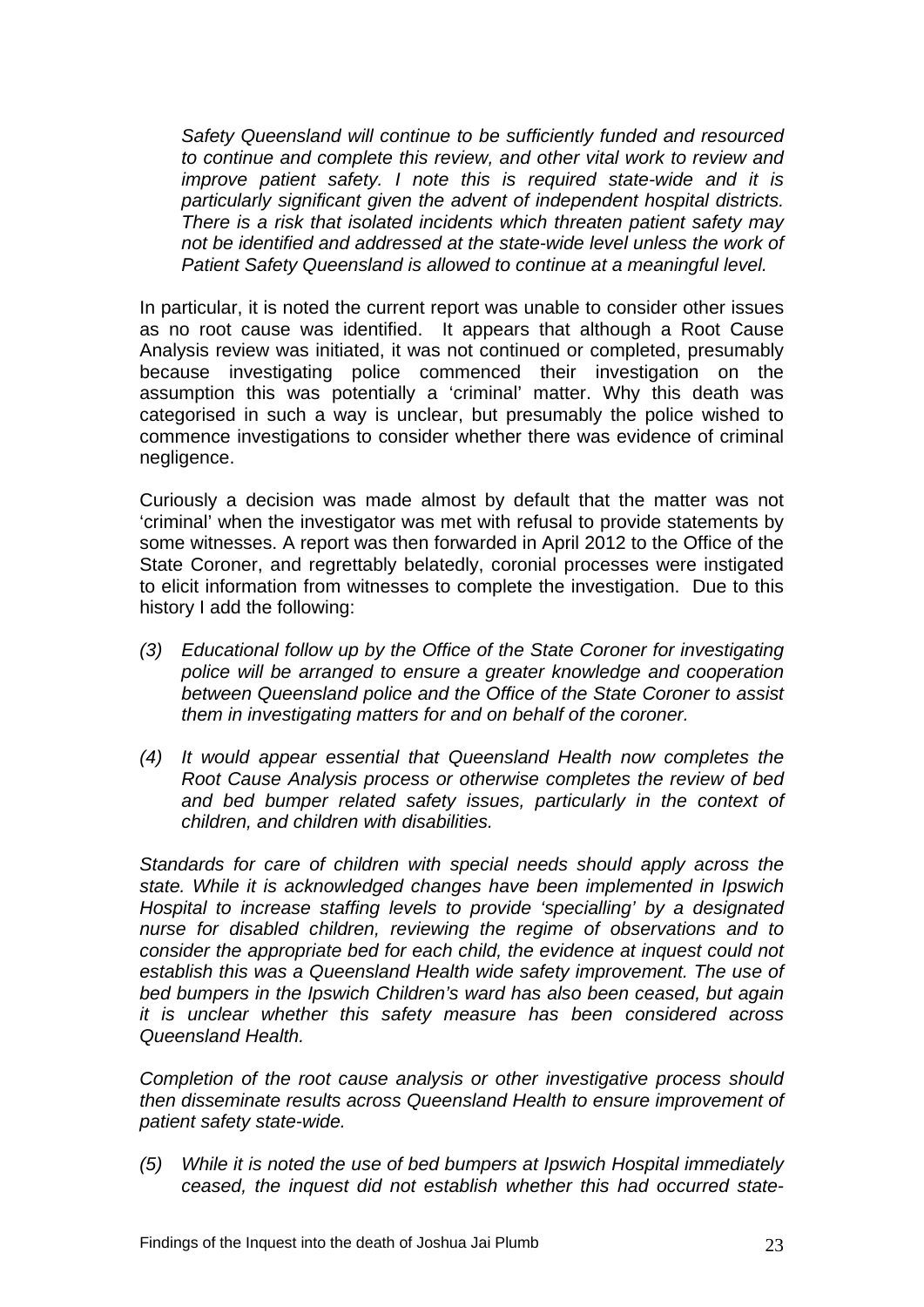*wide. At the least, the evidence on this inquest suggests if bed bumpers are used they must be firmly secured not just to the top bed rail, but also to the base of the bed/mattress and to each end of the bed to eliminate the risk of the mat being forced between the rails, either vertically or horizontally. A consideration of the 'breathability' of the bumper material could also be undertaken. The better course appears to be removal state-wide of their use. In some cases this will necessarily require the increase of nursing resources to 'special' a patient to safeguard against the risk of perceived harm when a patient moves within a bed and comes into contact with bed rails.* 

#### **Consideration of referral of any person pursuant to section 48 Coroner's Act**

'48(4) A coroner may give information about a person's conduct in a profession or trade, obtained while investigating a death, to a disciplinary body for the person's profession or trade if the coroner reasonably believes the information might cause the body to inquire into, or take steps in relation to, the conduct.'

An integrated care plan should have been prepared by the nurse who admitted him to the Children's ward on 15 December. It was not done at the time of his admission and the nurse in the team leader role who subsequently commenced her shift did not complete that document either. Despite that omission, decisions had been reached that Joshua would commence on hourly observations and from 8.00pm two hourly observations were to be performed by the nursing team of two.

It is clear on the evidence, the nursing decision to commence with hourly observations from 6.00pm through until 8.00pm was within the nurse's decision making authority and appropriate given Joshua's clinical condition. The evidence also supports the decision as clinically appropriate when formal observations were reduced to a two hourly interval from 8.00pm.

What was critically late was the performance of the formal observations due at 10.00pm. The nurse did not enter his room until between 11.10 - 11.15 pm. Both nurses were responsible for these observations as they had agreed to team nurse until the next nurse rotation arrived at about 10.45pm. At various times, each nurse individually told the other they would take the 10.00pm observations. Each nurse was interrupted by other calls for assistance further delaying the time at which Joshua was attended to. There was no evidence to suggest they were deliberately failing to do his observations or shirking their work, but they failed to perform it.

It cannot be known at what time Joshua became trapped with his head wedged backwards in between the bed-bumper covered vertical bed rails. It is unknown how soon after 9.30pm when he was last seen that this occurred. Therefore it cannot be said that if the 10.00pm observations occurred on time this would have altered the outcome, although this is small comfort to his mother in the circumstances.